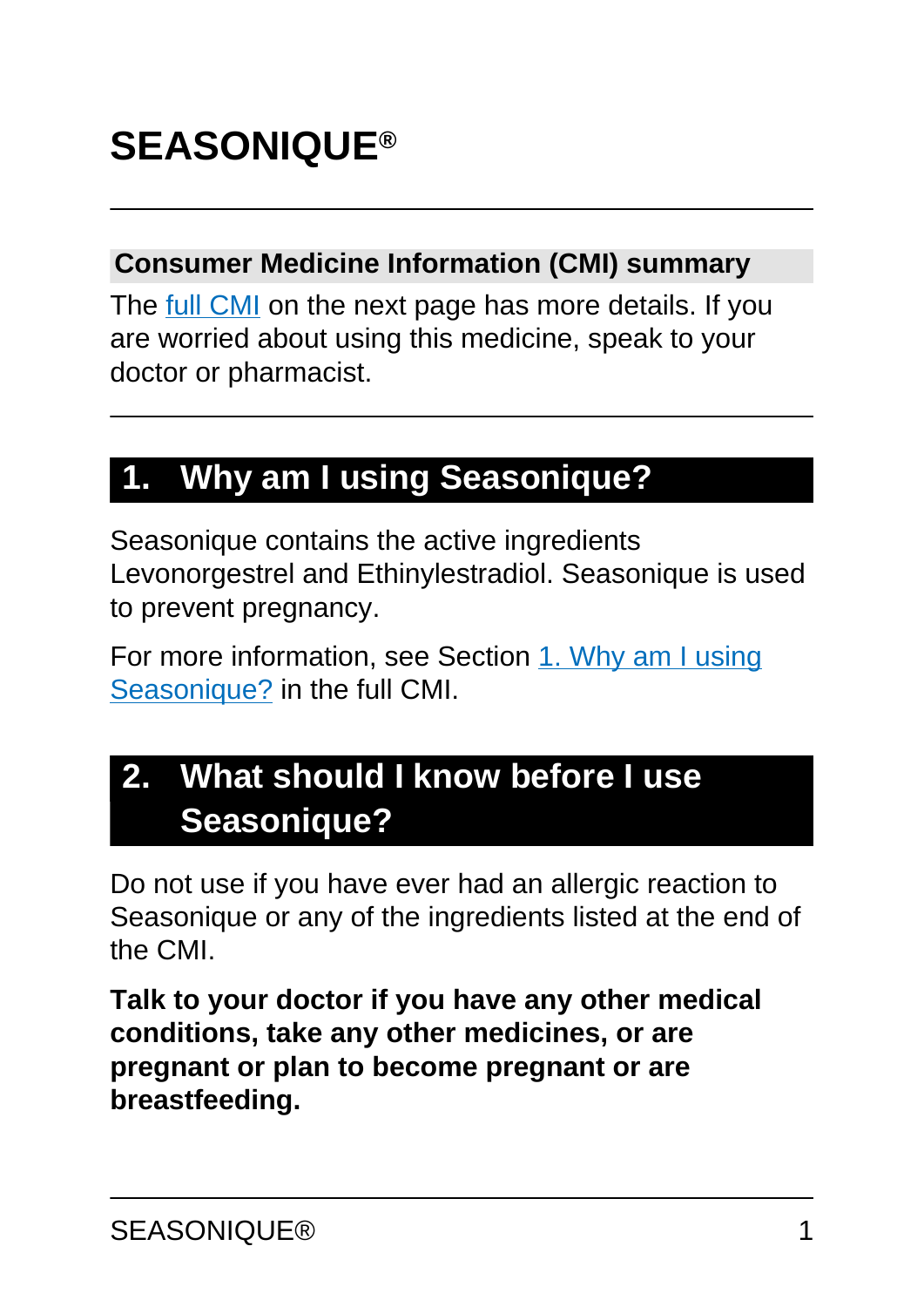For more information, see Section [2. What should I know](#page-6-0) [before I use Seasonique?](#page-6-0) in the full CMI.

## **3. What if I am taking other medicines?**

Some medicines may interfere with Seasonique and affect how it works.

A list of these medicines is in Section [3. What if I am](#page-16-0) [taking other medicines?](#page-16-0) in the full CMI.

## **4. How do I use Seasonique?**

- The daily dosing regimen should start with the first tablet (#1) of Month 1 blister.
- Take one tablet about the same time every day. Tablet taking is continuous for 91 days. You may take the tablets with or without food, and if necessary with a little liquid in the order shown at the blister pack

More instructions can be found in Section [4. How do I](#page-19-0) [use Seasonique?](#page-19-0) in the full CMI.

| 5. What should I know while using<br><b>Seasonique?</b> |                                                                                                                                        |
|---------------------------------------------------------|----------------------------------------------------------------------------------------------------------------------------------------|
| Things you should do                                    | • Remind any doctor,<br>dentist or pharmacist<br>you visit that you are<br>using Seasonique.<br>If you become<br>pregnant while taking |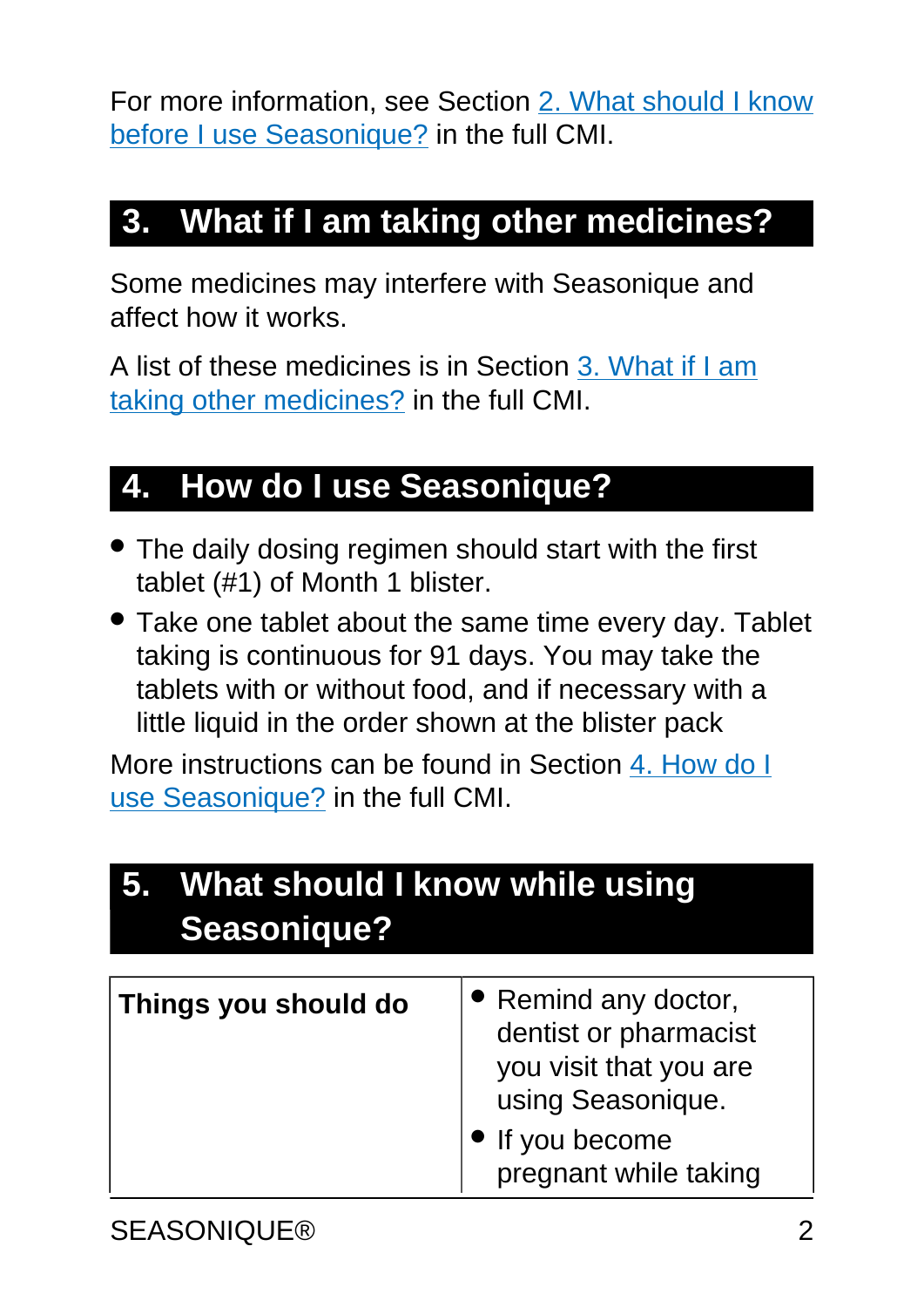|                             | Seasonique, see your<br>doctor immediately.<br>• Use of Seasonique is<br>generally not advisable<br>when a woman is<br>breast-feeding. If you<br>want to take the pill<br>while you are breast-<br>feeding you should<br>contact your doctor.<br>If you are about to have<br>any blood tests, tell your<br>doctor you are taking<br>Seasonique.<br>Have regular checkups<br>from your doctor,<br>including a Pap smear. |
|-----------------------------|-------------------------------------------------------------------------------------------------------------------------------------------------------------------------------------------------------------------------------------------------------------------------------------------------------------------------------------------------------------------------------------------------------------------------|
| Things you should not<br>do | Do not stop taking<br>Seasonique without<br>checking with your<br>doctor.<br>Do not take Seasonique<br>to treat any other<br>complaints unless your<br>doctor tells you to.<br>Do not give your<br>medicine to anyone else<br>even if they have the<br>same condition as you                                                                                                                                            |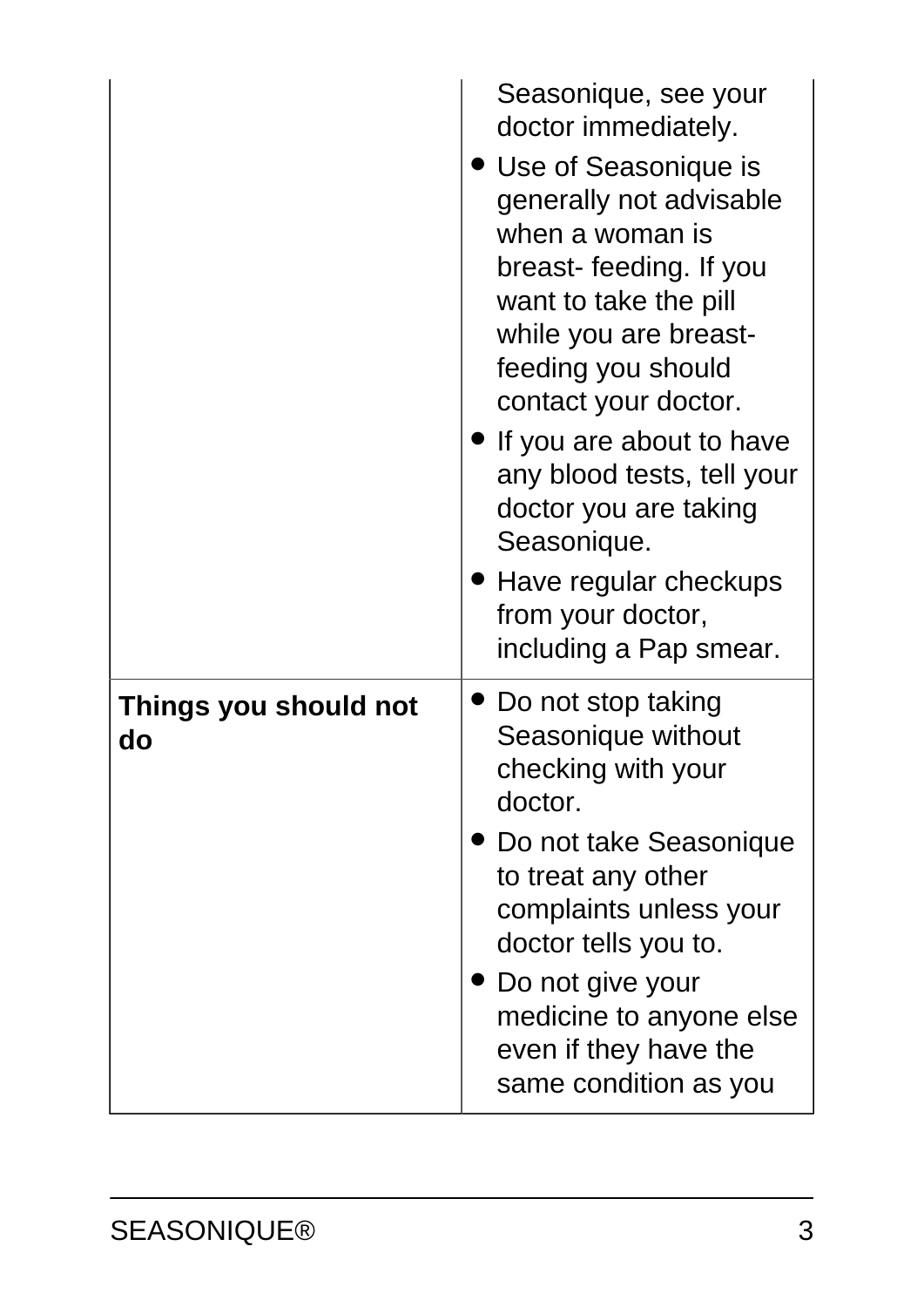| <b>Driving or using</b><br>machines | Be careful before<br>you drive or use any<br>machines or tools<br>until you know how<br>Seasonique affects you.   |
|-------------------------------------|-------------------------------------------------------------------------------------------------------------------|
| Looking after your<br>medicine      | Keep your tablets in a<br>cool, dry place where<br>the temperature stays<br>below 30°C and is away<br>from light. |
|                                     | Keep your tablets in the<br>blister pack until it is<br>time to take them                                         |
|                                     | • Keep it where young<br>children cannot reach it                                                                 |

For more information, see Section [5. What should I know](#page-27-0) [while using Seasonique?](#page-27-0) in the full CMI.

### **6. Are there any side effects?**

Tell your doctor or pharmacist as soon as possible if you do not feel well while you are taking Seasonique.

All medicines can have side effects. Sometimes they are serious, but most of the time they are not. You may need medical treatment if you get some of the side effects.

For more information, including what to do if you have any side effects, see Section [6. Are there any side](#page-31-0) [effects?](#page-31-0) in the full CMI.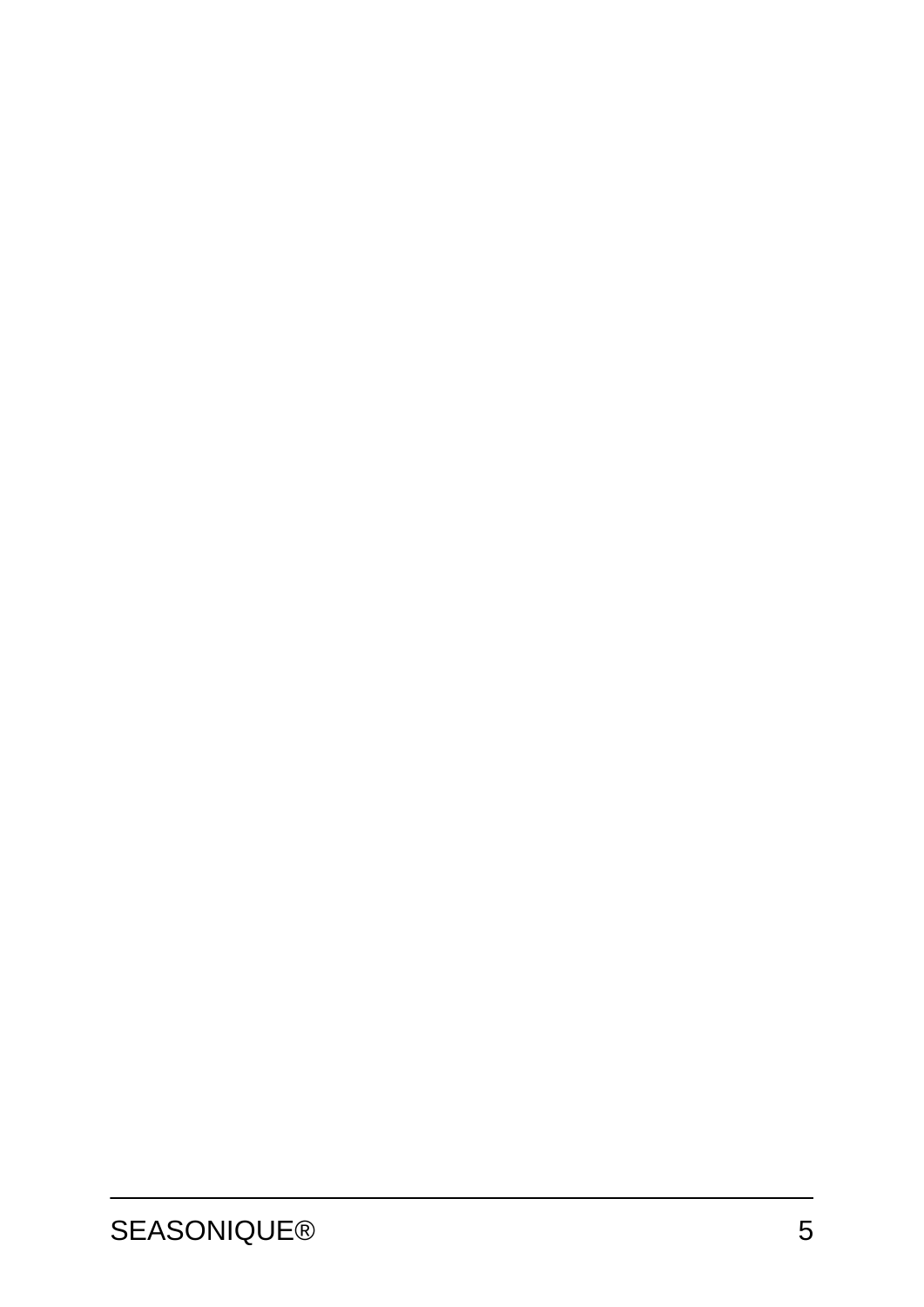# <span id="page-5-0"></span>**SEASONIQUE®**

#### **Active ingredient(s):** Levonorgestrel and **Ethinylestradiol**

#### **Consumer Medicine Information (CMI)**

This leaflet provides important information about using Seasonique. **You should also speak to your doctor or pharmacist if you would like further information or if you have any concerns or questions about using Seasonique.**

#### **Where to find information in this leaflet:**

- [1. Why am I using Seasonique?](#page-5-1)
- [2. What should I know before I use Seasonique?](#page-6-0)
- [3. What if I am taking other medicines?](#page-16-0)
- [4. How do I use Seasonique?](#page-19-0)
- [5. What should I know while using Seasonique?](#page-27-0)
- [6. Are there any side effects?](#page-31-0)
- [7. Product details](#page-38-0)

## <span id="page-5-1"></span>**1. Why am I using Seasonique?**

**Seasonique contains the active ingredient** levonorgestrel and ethinylestradiol**.**

Seasonique is combined oral contraceptive (COC), commonly known as a 'birth control pill' or 'the Pill'.

#### **Seasonique is used to prevent pregnancy.**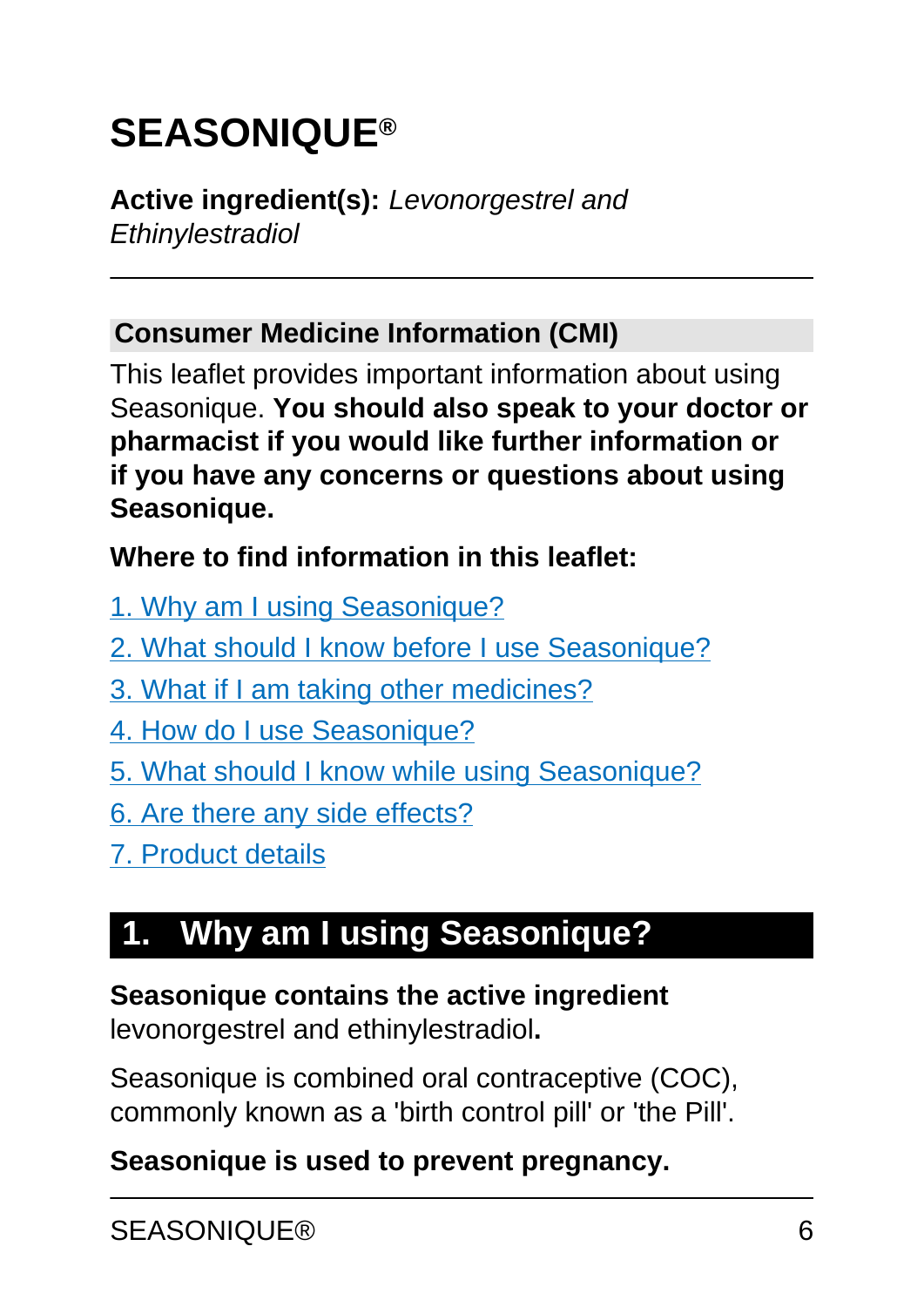It is an extended-dosing cycle taken continuously for 91 days. This means whilst taking Seasonique you may not have your normal periods for up to 3 months (equivalent to 1 period every 3 months).

When taken correctly Seasonique prevents pregnancy in several ways:

- it inhibits the egg release by stopping it maturing
- it changes the cervical mucus consistency making it difficult for the sperm to reach the egg
- it changes the lining of the uterus making it less suitable for implantation

When the Pill is taken correctly by women under close observation in clinical trials, it is more than 99% effective in preventing pregnancy. However, in real life the failure rate may increase if tablets are missed or taken incorrectly.

Like all other oral contraceptives Seasonique does not protect against HIV and other sexually transmitted infections (STIs). To protect yourself against STIs you need to use additional barrier contraceptives (e.g., condoms).

**Ask your doctor if you have any questions about why this medicine has been prescribed to you.**

**Your doctor may have prescribed it for another purpose.**

<span id="page-6-0"></span>**This medicine is only available with a doctor's prescription.**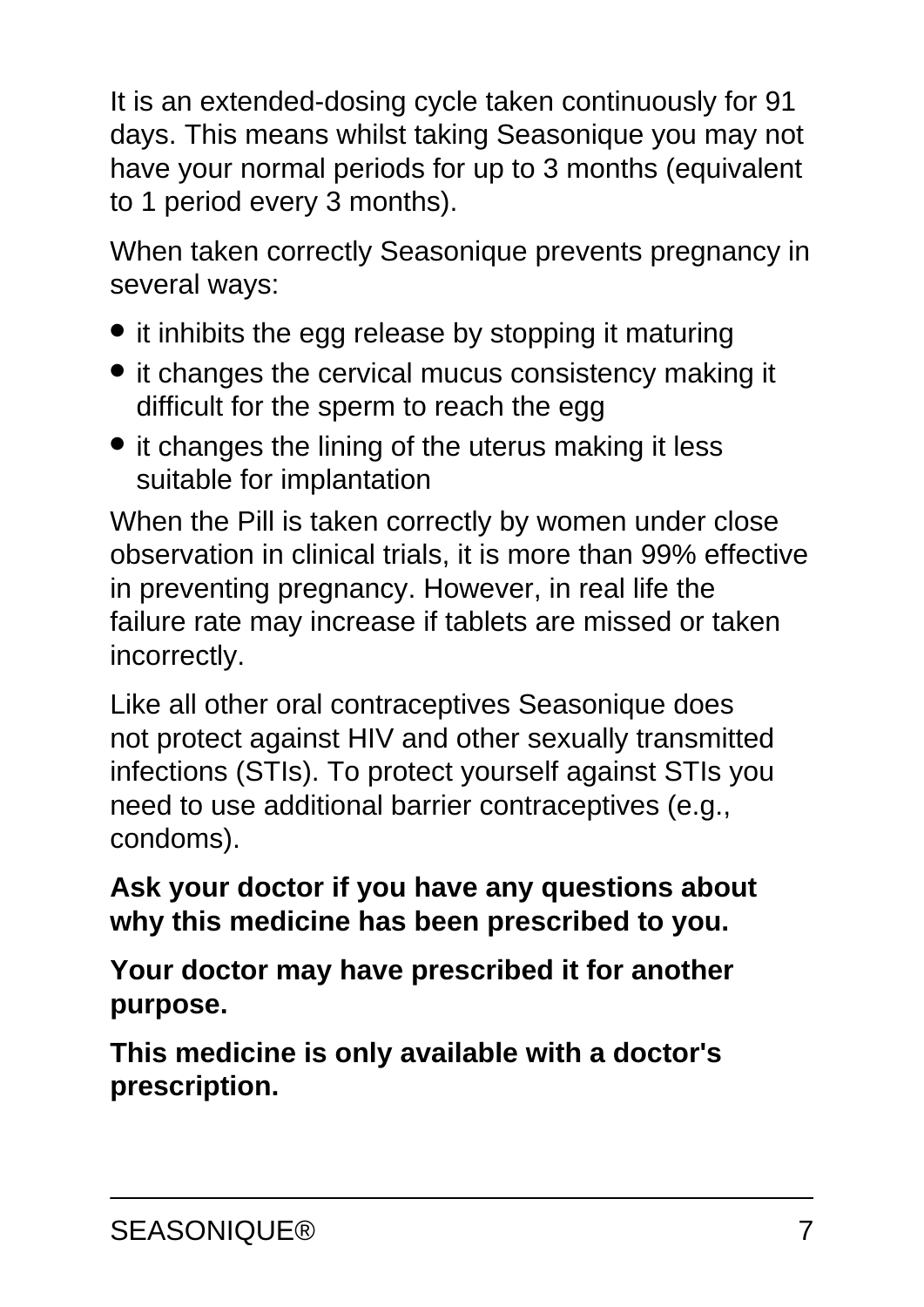## **2. What should I know before I use Seasonique?**

### **Warnings**

### **Do not use Seasonique if:**

- you are allergic to ethinylestradiol or levonorgestrel, or any of the ingredients listed at the end of this leaflet.
- Always check the ingredients to make sure you can use this medicine.
- You are allergic to any other similar medicines (such as other oral contraceptives).

#### **Some symptoms of an allergic reaction may include:**

- shortness of breath
- wheezing or difficulty breathing
- swelling of the face, lips, tongue or other parts of the body
- rash, itching or hives on the skin

### **Do not take Seasonique if you have had or are at risk of having:**

- deep vein thrombosis (DVT) -a blood clot in the blood vessels of the leg
- pulmonary embolism  $(PE)$  a blood clot in the lungs
- venous thromboembolism (VTE)
- $\bullet$  a blood clot in the veins and heart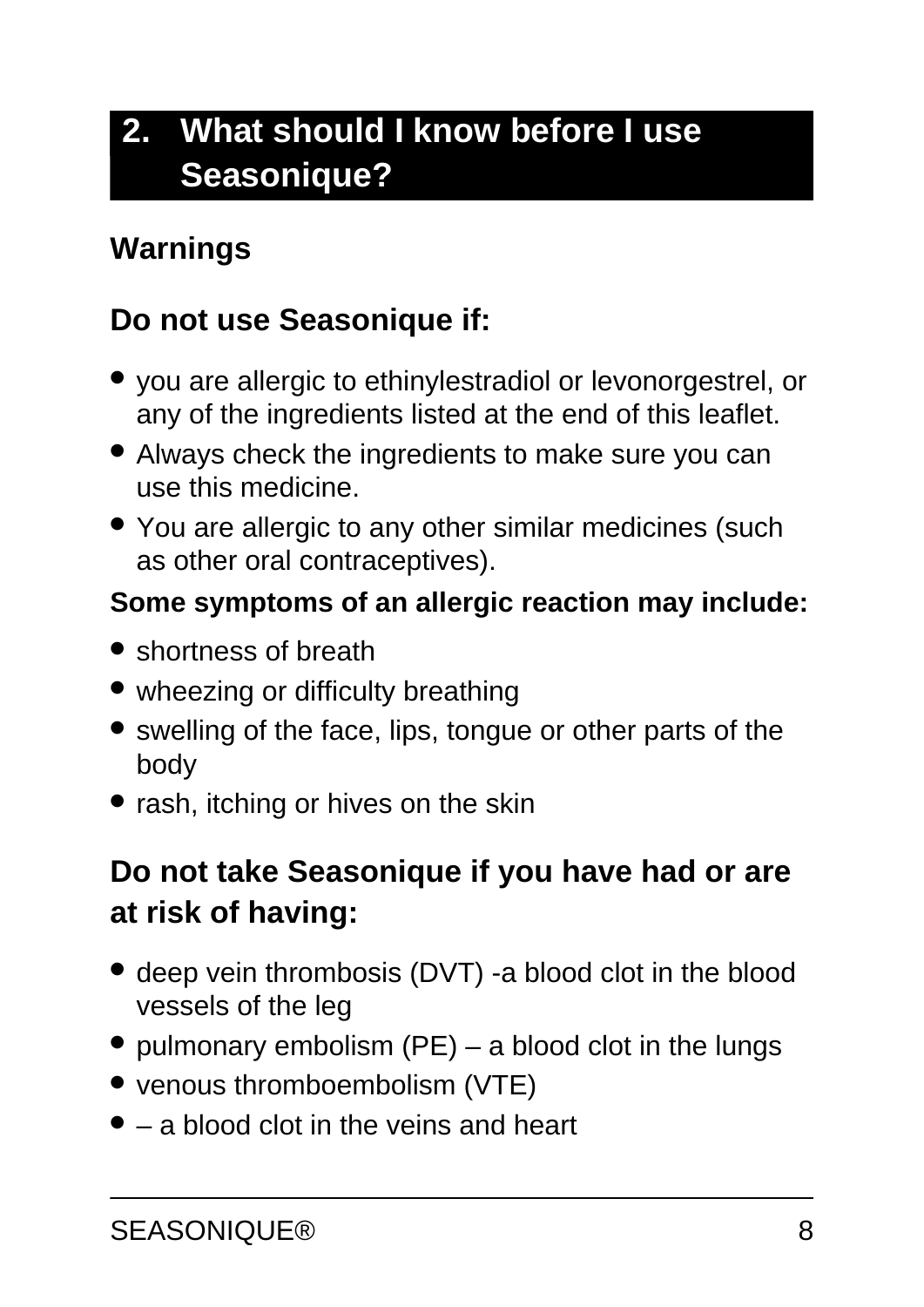- arterial thromboembolism  $-$  (ATE) a blood clot in the arteries
- a blood clot in other parts of the body
- heart valve or heart rhythm disorders that may be associated with the formation of blood clots
- heart attack or stroke
- chest pain (angina pectoris)
- high blood pressure which is uncontrolled
- some severe types of headache or migraine, including migraine accompanied by visual disturbances, weakness, speech disability or numbness in any part of your body
- A tumour that may grow under the influence of sex hormones (e.g. of the breast or genital organs
- diabetes with blood vessel damage
- breast cancer or cancer of the lining of the womb, cervix or vagina, or you think you have these conditions
- unexplained vaginal bleeding
- liver tumour or liver disease (e.g. hepatitis and/or elevated liver enzymes)
- inflammation of the pancreas, which is associated with very high blood levels of triglycerides (fatty substances)
- yellowing of the whites of the eyes or of the skin (jaundice) during pregnancy or during previous use of an oral contraceptive
- high blood levels of cholesterol or triglycerides
- sickle cell anaemia
- changes in vision, such as blurring.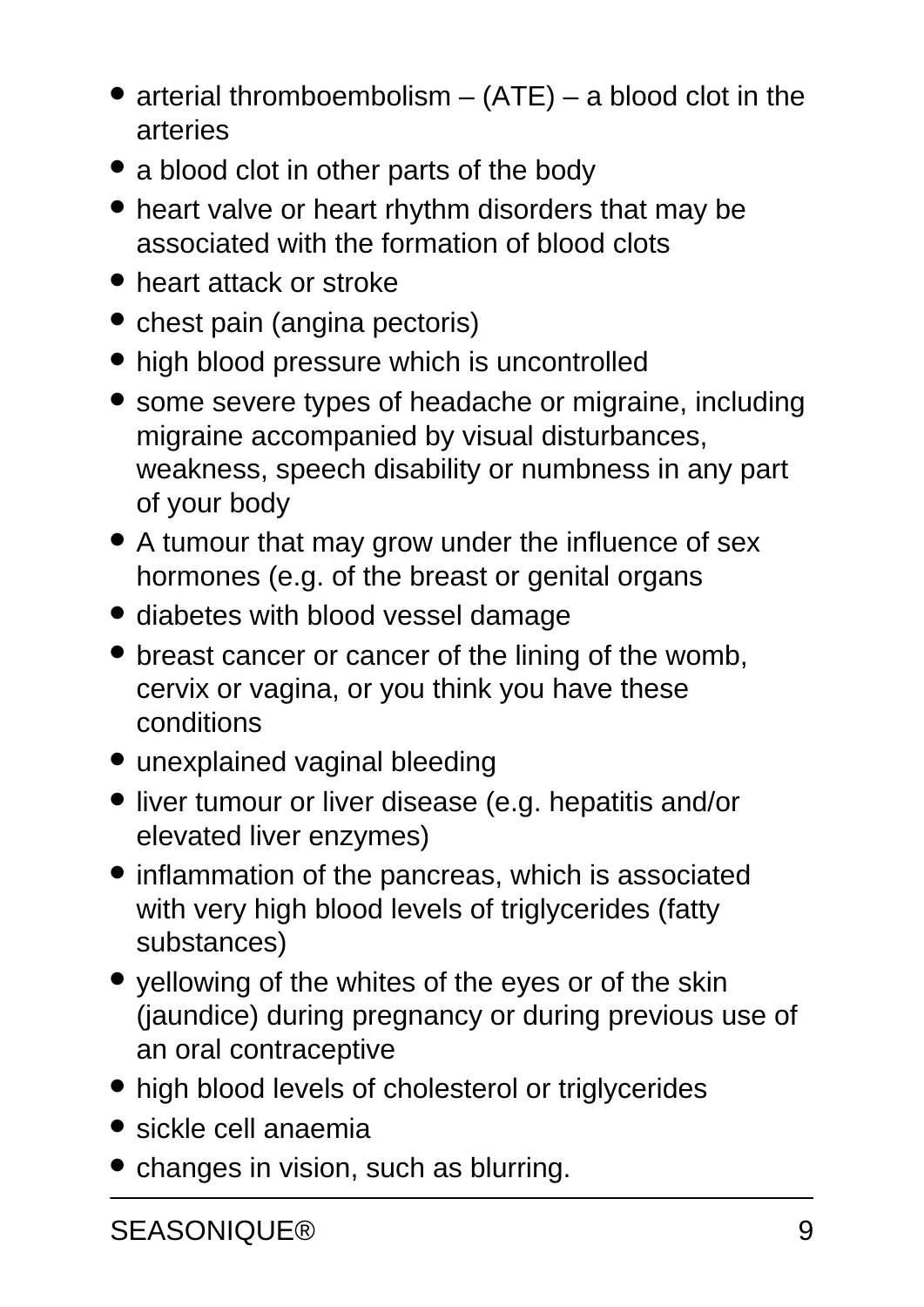#### **If you are not certain whether these may apply to you, or you are worried by anything in this list, tell your doctor.**

Do not take this medicine in association with herbal remedy St John's Wort.

### **Check with your doctor if you:**

- have any other medical conditions
- take any medicines for any other condition

During treatment, you may be at risk of developing certain side effects. It is important you understand these risks and how to monitor for them. See additional information under Section [6. Are there any side effects](#page-31-0)?

### **Pregnancy and breastfeeding**

#### **Check with your doctor if you are pregnant or intend to become pregnant.**

Do not take this medicine if you are pregnant or you think you are pregnant.

Pregnancy must be excluded before you start taking Seasonique.

#### **Talk to your doctor if you are breastfeeding or intend to breastfeed.**

### **Children**

Do not give this medicine to a child.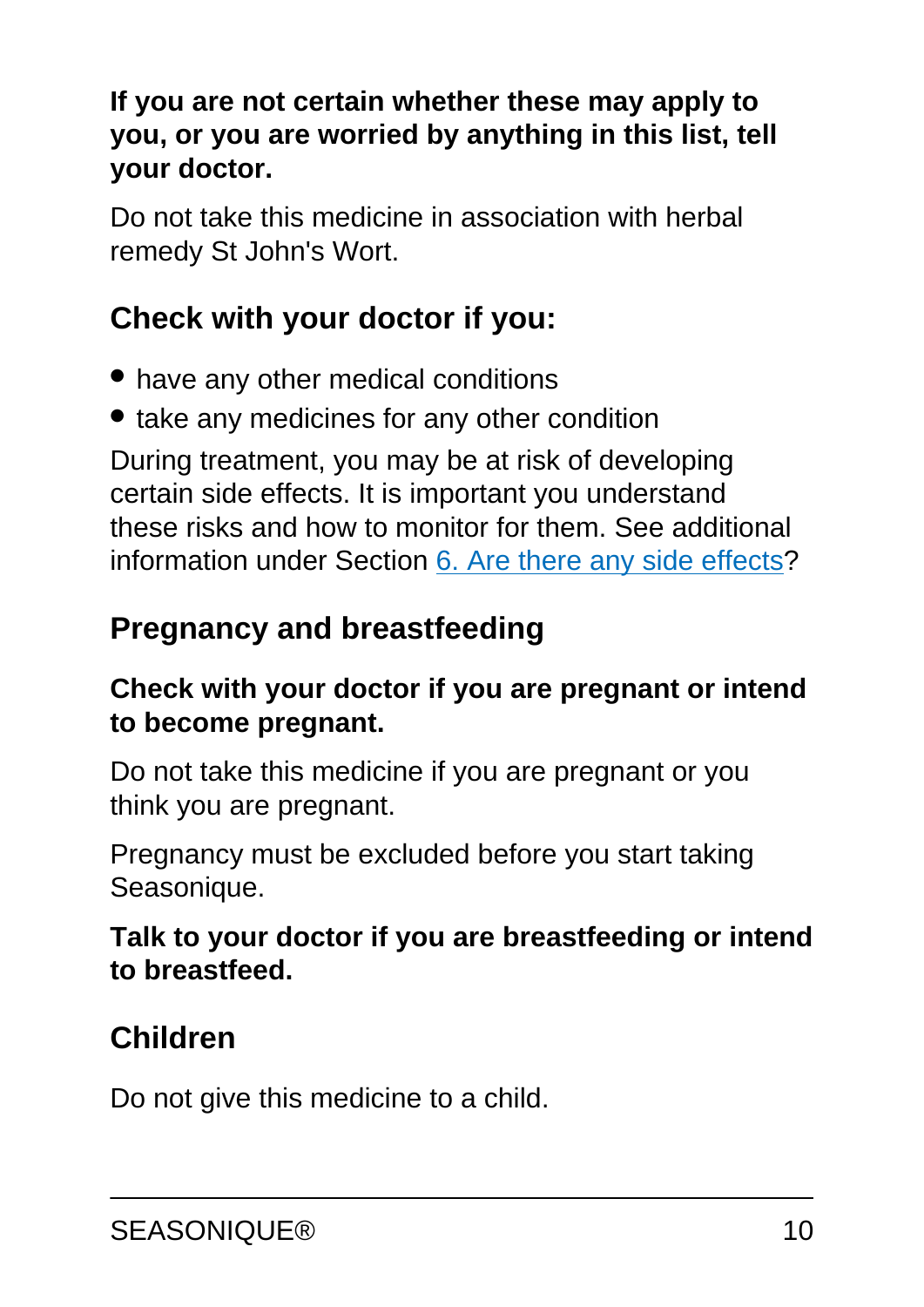### **Menopause**

Do not take this medicine if you have already experienced menopause.

### **Before you start to take Seasonique**

You must have a thorough medical check-up, including a Pap smear, breast check, blood pressure check and urine test.

Tell your doctor if you are allergic to any foods, dyes, preservatives or any other medicines.

Tell your doctor if you smoke

Tell your doctor or pharmacist if you are taking, have recently taken or might take any other medicines.

Oral contraceptives increase your risk of having a stroke or heart attack. The risk of serious side effects on the heart and blood vessels is even greater if you smoke and take oral contraceptives. The risk increases with age and with heavy smoking (15 or more cigarettes per day), especially in women older than 35 years. If you take Seasonique, you should not smoke.

The use of any combined hormonal contraceptive (CHC) increases the risk of VTE compared with no use. The VTE risk is highest in the first ever year of use. There is some evidence that the risk is increased when a CHC is re-started after a break in use of four weeks or more.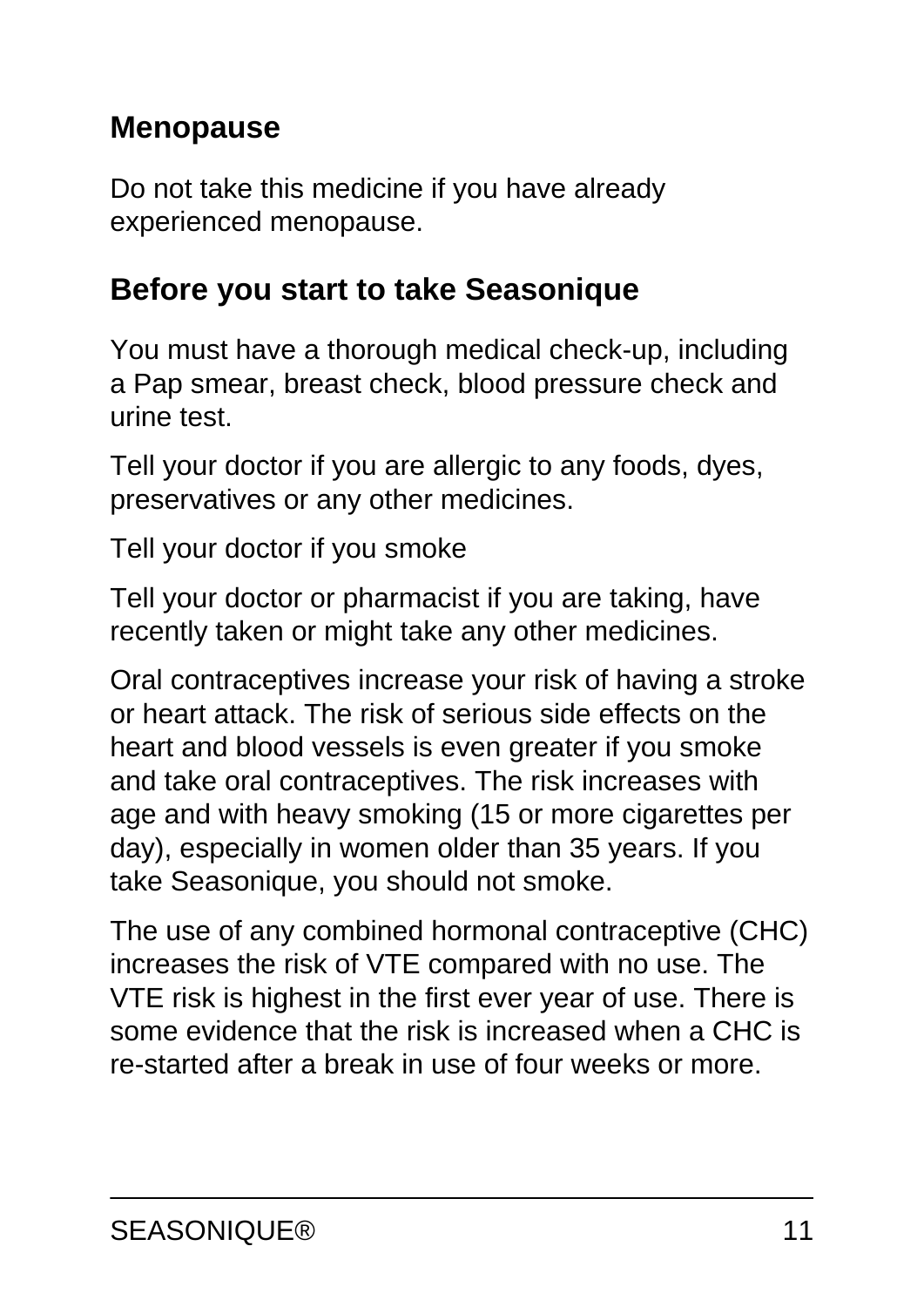### **Tell your doctor (or go to Accident and Emergency immediately) if VTE symptoms develop**

Symptoms can include:

- swelling of the leg and /or foot or along a vein in the leg
- pain or tenderness in the leg which may be felt only when standing or walking
- increased warmth in the affected leg; red or discoloured skin on the leg
- sudden onset of unexplained shortness of breath or rapid breathing
- sudden coughing
- sharp or sudden severe chest pain
- severe light headedness or dizziness
- sudden, severe or prolonged headache with no known cause
- rapid or irregular heartbeat
- sudden blurred vision or loss of sight in one or both eyes

There is some evidence that the use of CHCs may be associated with an increased risk of ATE.

### **Tell your doctor (or go to Accident and Emergency immediately) if ATE symptoms develop.**

Symptoms can include: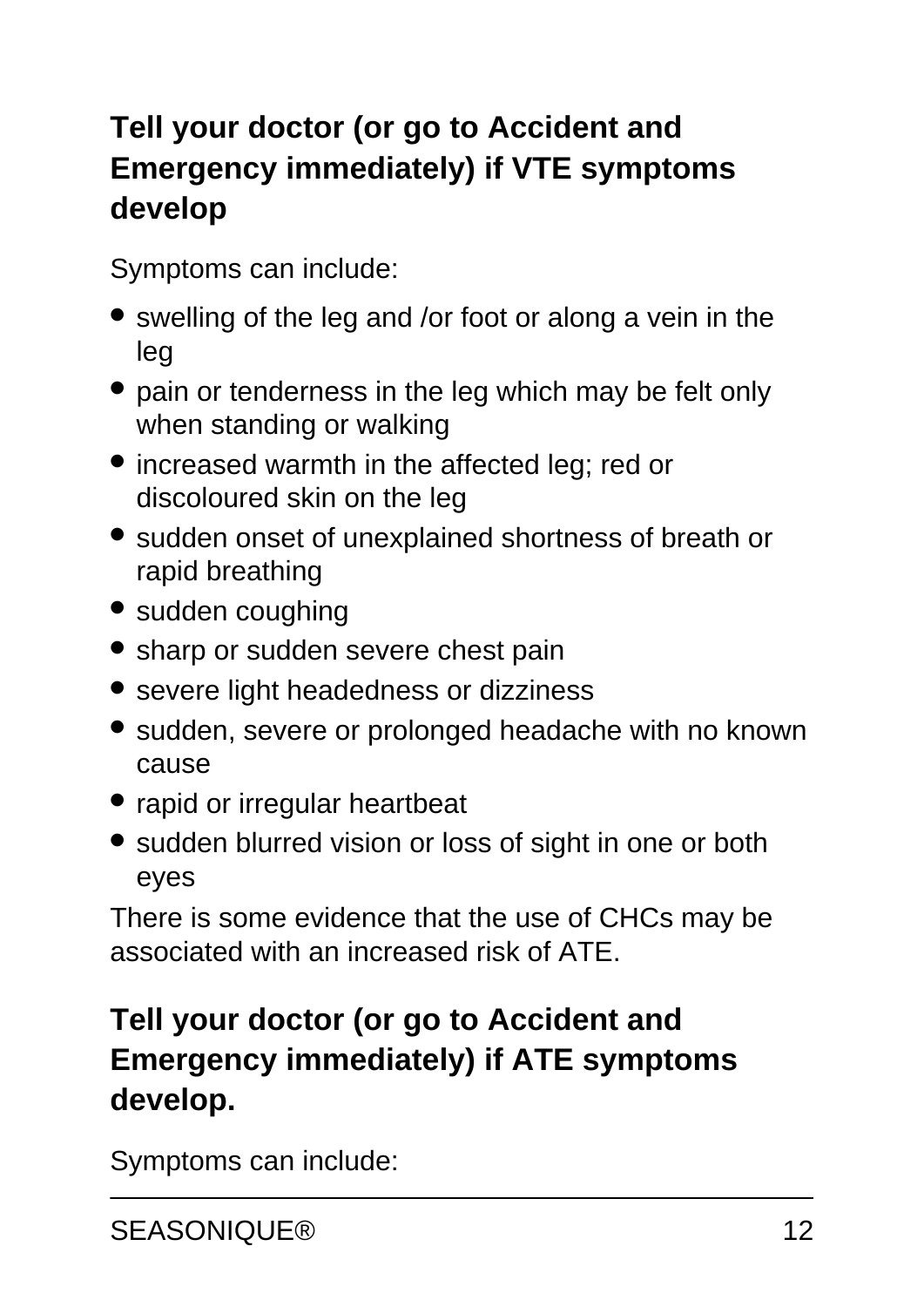- This refers to any medical condition-specific, medicine-specific, and/or age-specific subheading(s) relevant for inclusion for certain categories/groups of users, as applicable to the medicine.
- sudden numbness or weakness of the face, arm or leg, especially on one side of the body
- sudden trouble walking, dizziness, loss of balance or coordination
- sudden confusion, trouble speaking or understanding
- sudden blurred vision or loss of sight in one or both eyes
- sudden, severe or prolonged headache with no known cause
- loss of consciousness or fainting with or without seizure
- pain, discomfort, pressure, heaviness, sensation of squeezing or fullness in the chest, arm or below the breastbone
- discomfort radiating to the back, jaw, throat, arm, stomach
- feeling of being full, having indigestion or choking
- sweating, nausea, vomiting or dizziness;
- extreme weakness, anxiety, or shortness of breath;
- rapid or irregular heartbeats.

### **Tell your doctor if you have any other health problems, especially:**

- breast lumps, abnormal breast X- ray or mammogram
- diabetes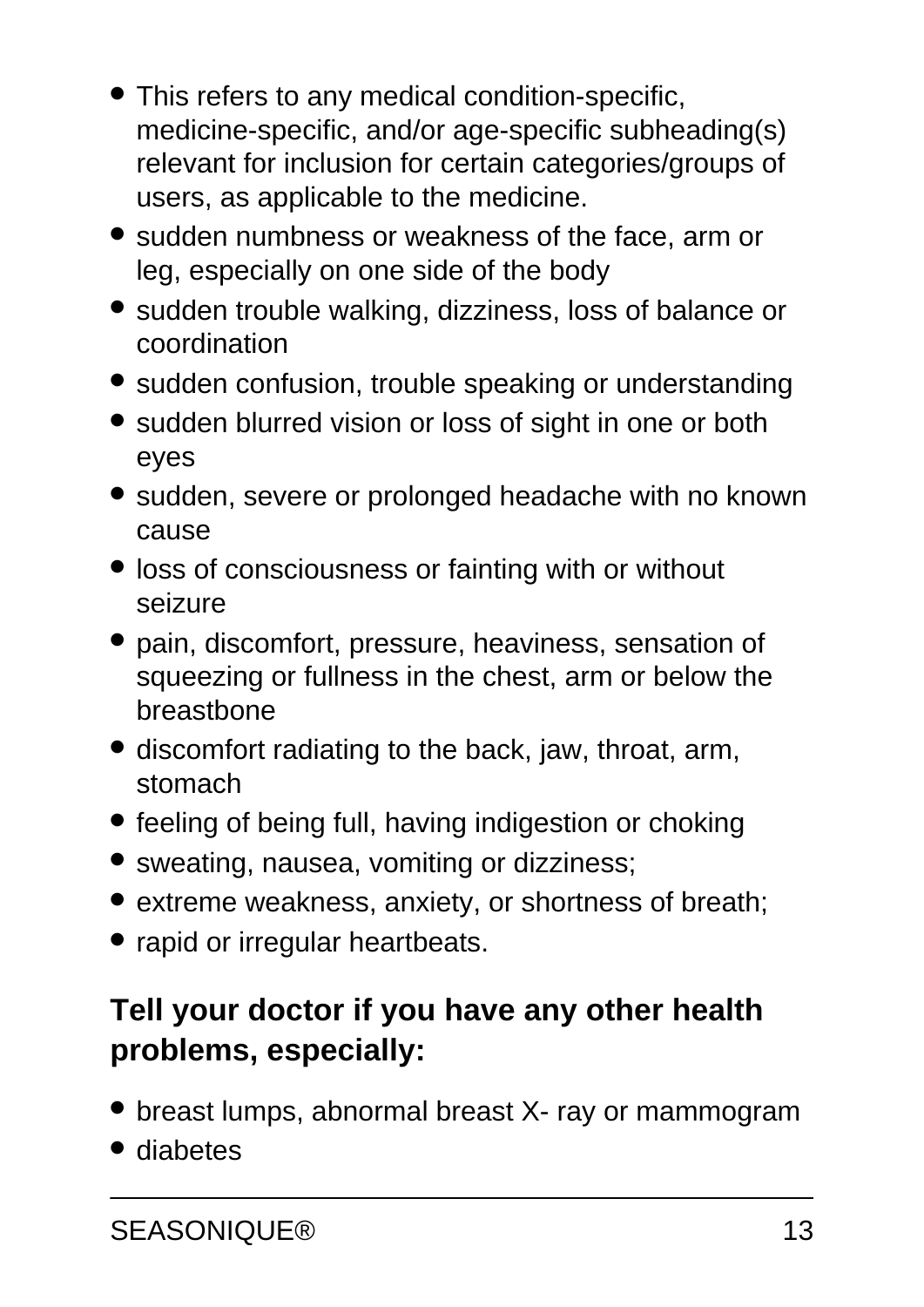- heart disease
- high cholesterol or blood fats
- high blood pressure, a history of high blood pressure or high blood pressure during pregnancy
- migraine or other headaches
- epilepsy
- depression
- gallbladder disease
- fluid retention or kidney disease
- asthma
- fibroids
- yellowing of the whites of the eyes or skin (jaundice) during pregnancy or during previous oral contraceptive use
- If you experience symptoms of angioedema such as swollen face, tongue and/or throat and/or difficulty swallowing or hives potentially with difficulty breathing contact a doctor immediately. Products containing estrogens may cause or worsen the symptoms of hereditary and acquired angioedema.
- chloasma (yellowish-brown patches on the skin, particularly the face.
- hepatitis or elevated liver enzymes

If you have any of these conditions you should have regular check-ups with your doctor to make sure that taking Seasonique is not making the conditions worse.

## **Tell your doctor if anyone in your family has had blood clots in the deep veins of the legs,**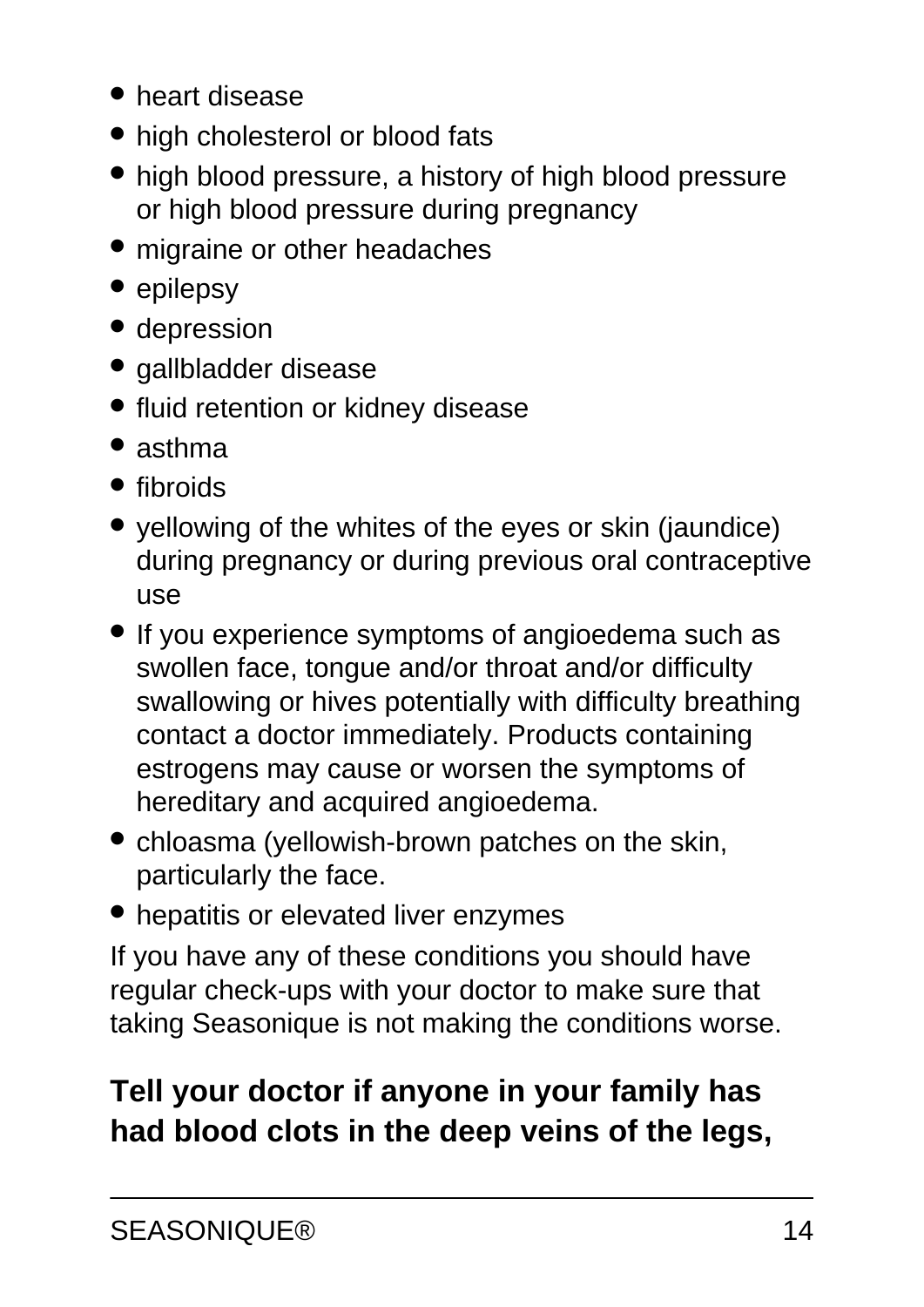### **a stroke or heart attack or you have any of the following conditions.**

- obesity
- recent surgery or trauma
- recently had a baby
- lost a baby in the second trimester
- confined to bed rest for long periods.

Some women have an increased chance of blood clots due to factors such as age, family history of VTE, high body weight and smoking.

Women assessed by their doctor as being at increased risk of VTE should not use Seasonique.

The risk of developing blood clots in the deep veins of your legs, which can break away and block a blood vessel elsewhere in your body, are increased if you have any of these conditions and use an oral contraceptive. Blood clots are a rare occurrence and can develop whether or not you are taking an oral contraceptive. They can also happen during pregnancy. The risk of having a blood clot is higher in oral contraceptive users than in non-users, but not as high as during pregnancy or just after having a baby.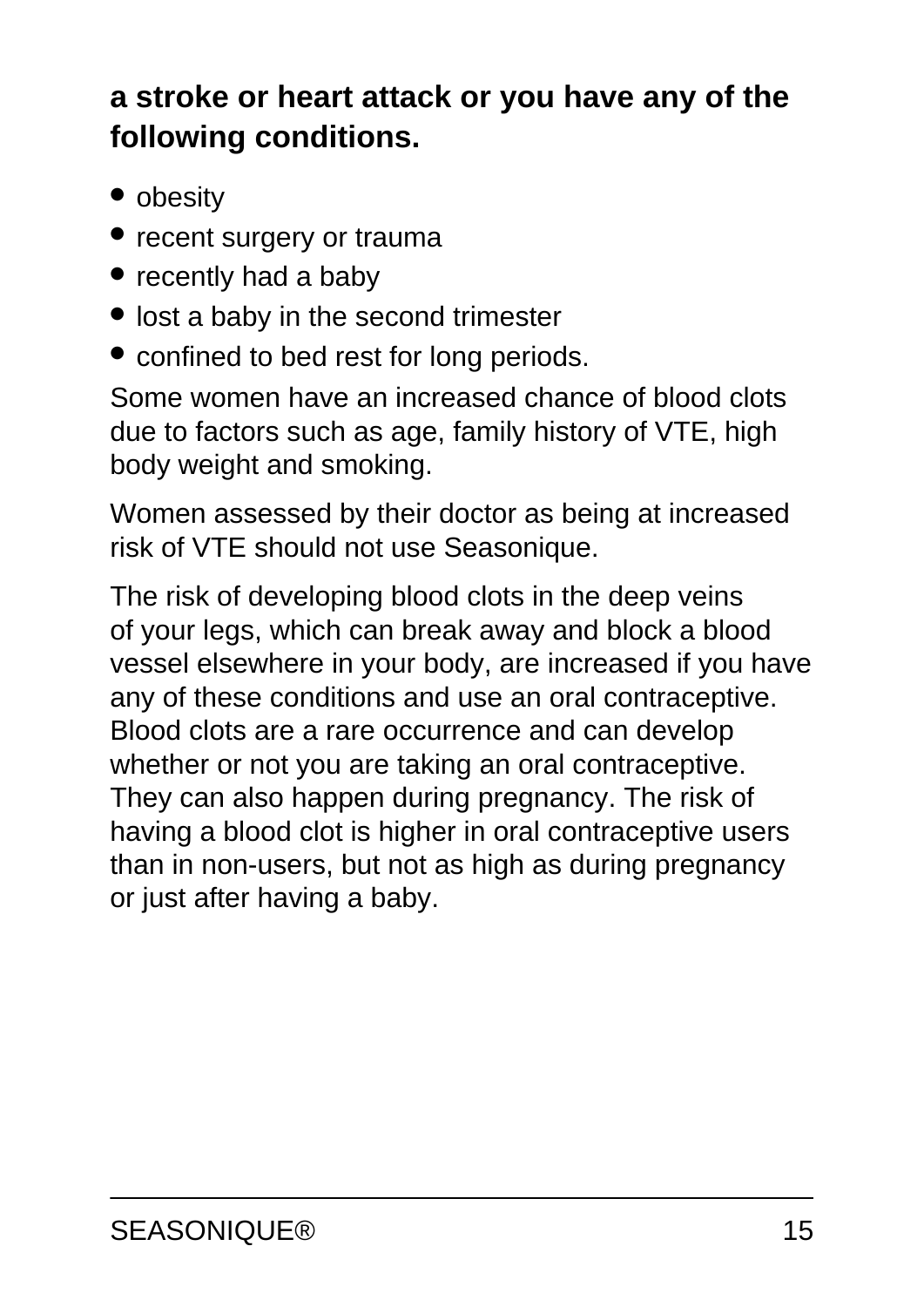|                                                                                                                             | Risk of developing a<br>blood clot in a year |
|-----------------------------------------------------------------------------------------------------------------------------|----------------------------------------------|
| Women who are not<br>using a combined<br>hormonal pill and are not<br>pregnant                                              | About 2 out of 10,000<br>women               |
| Women using a combined<br>hormonal contraceptive<br>pill containing<br>levonorgestrel,<br>norethisterone or<br>norgestimate | About 5-7 out of 10,000<br>women             |
| Women using<br><b>Seasonique</b>                                                                                            | About 5-15 out of 10,000<br>women            |

VTE with any combined hormonal method of contraception is much less common than VTE in pregnancy and the period immediately after having a baby.

Pills containing levonorgestrel (such as Seasonique) or norethisterone appear to have lower VTE risk.

The risk of VTE with the COC is greatest for products containing over 50 micrograms of ethinylestradiol. There is less risk for products containing less than 35 micrograms of ethinylestradiol such as Seasonique. It is not known how Seasonique, with its 91-day cycle, influences the occurrence of such events in comparison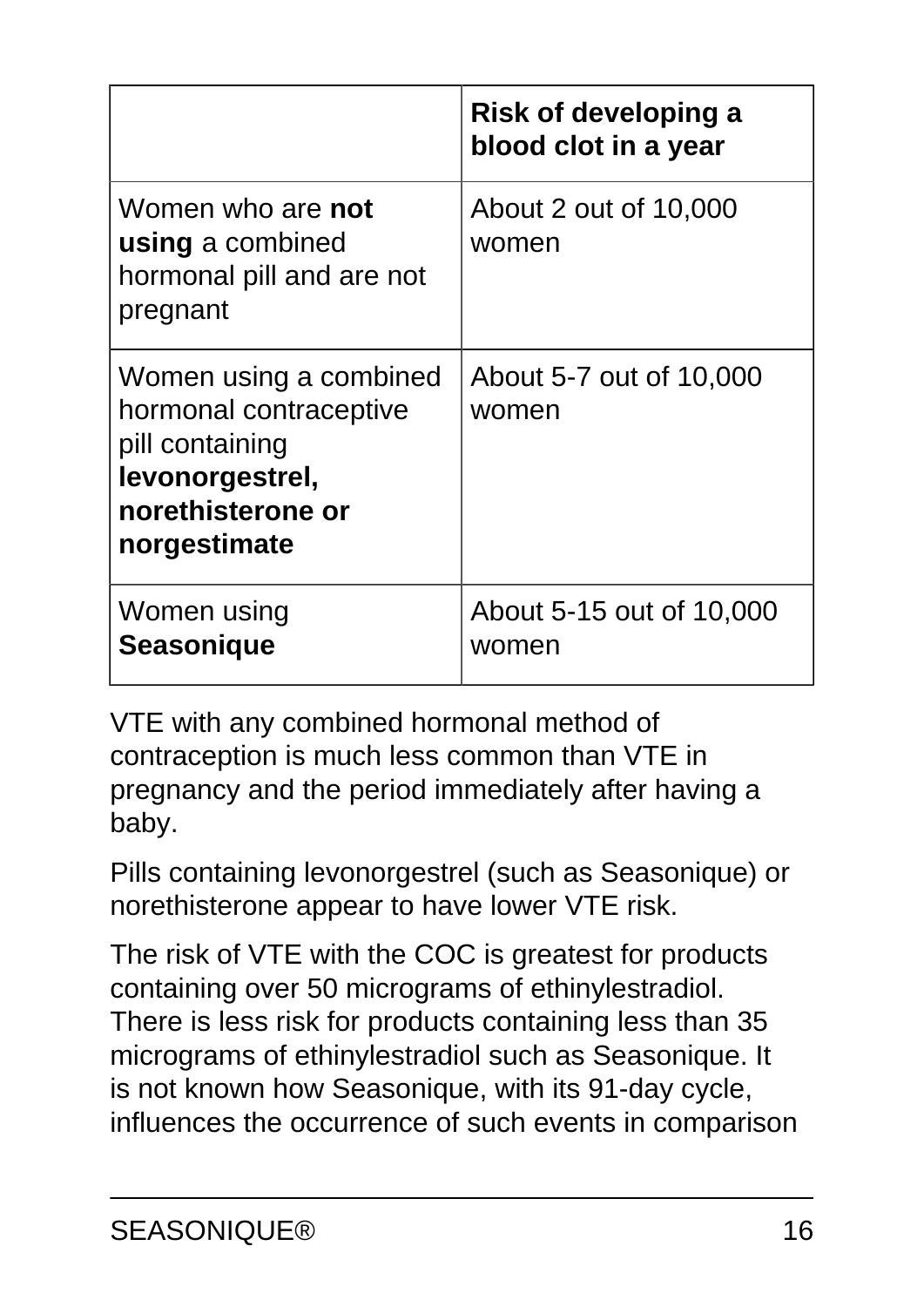to other levonorgestrel containing COCs, which are based on a 28-day cycle.

If you are at risk of prolonged immobilisation, due to major surgery or, any surgery to the legs or pelvis or major trauma), you should discuss this with your doctor. It is recommended to discontinue the use of Seasonique and not resume until two weeks after complete remobilisation. Another method of contraception should be used during this time to avoid unintentional pregnancy.

You should discuss this with your doctor before discontinuing the use of Seasonique.

#### **Tell your doctor if you plan to become pregnant or are breastfeeding.**

Your doctor can discuss the risks and benefits involved with you.

#### **If you have not told your doctor about any of the above, tell him/ her before you start taking Seasonique.**

## <span id="page-16-0"></span>**3. What if I am taking other medicines?**

Tell your doctor or pharmacist if you are taking any other medicines, including any medicines, vitamins or supplements that you buy without a prescription from your pharmacy, supermarket or health food shop.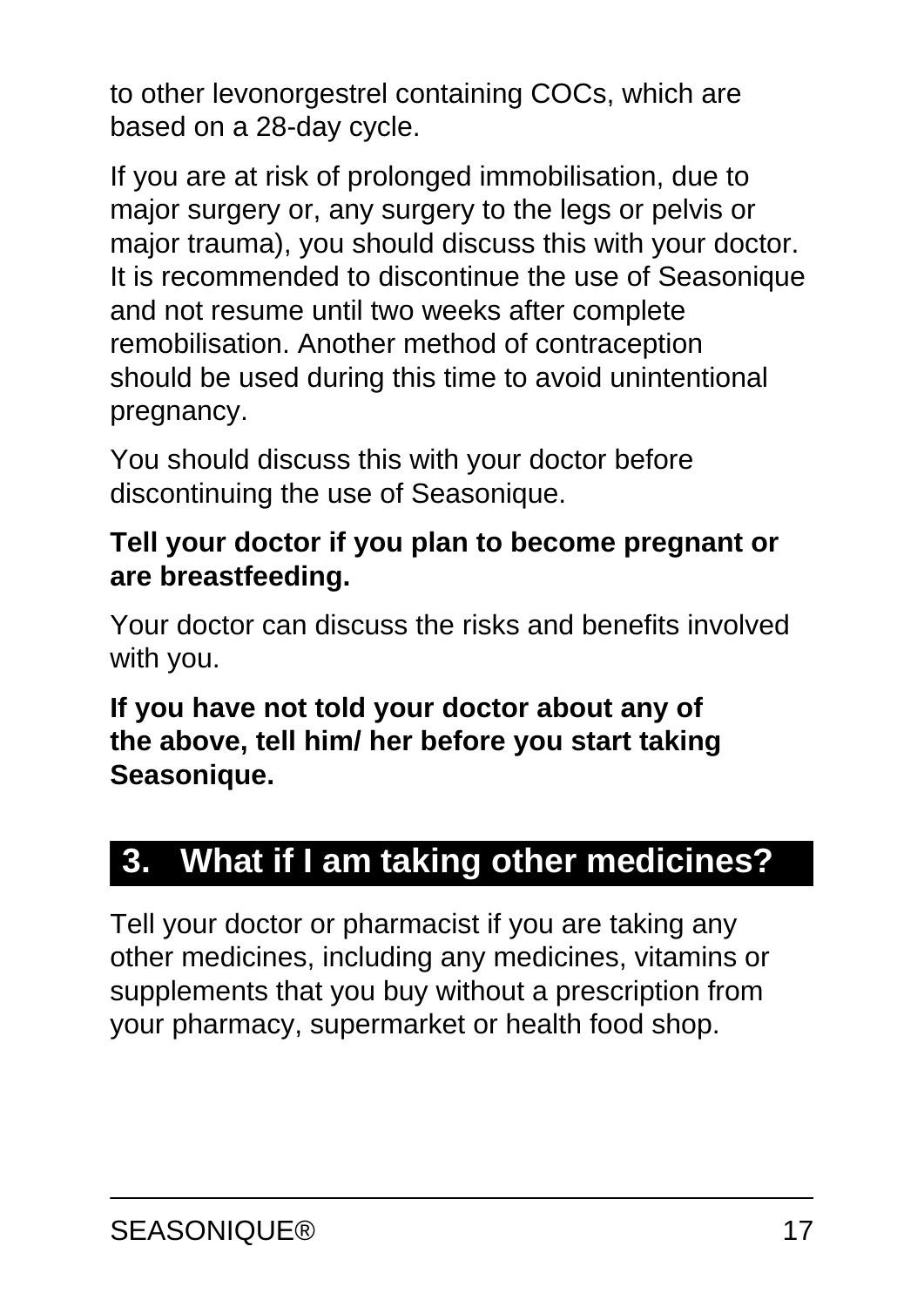Some medicines may be affected by Seasonique. **Some medicines may interfere with Seasonique and affect how it works**. You may need different amounts of your medicines, or you may need to take different medicines.

Your doctor will advise you.

#### **Tell your doctor or pharmacist if you are taking any of the following:**

- rifampicin and rifabutin for the treatment of tuberculosis
- antibiotics such as ampicillin, other penicillins and tetracyclines
- anti-fungal agents such as griseofulvin
- medicines for epilepsy (such as phenytoin, primidone, carbamazepine and topiramate, phenobarbitone)
- ritonavir for the treatment of HIV infection.
- products used to treat hepatitis such as those containing ombitasvir, paritaprevir, dasabuvir glecaprevir/ pibrentasvir and sofosbuvir/ velpatasvir/ voxilaprevir as these products may cause increases in liver function blood test results (increase in ALT liver enzyme)
- modafinil used to treat excessive daytime sleepiness
- St. John's Wort, an ingredient in many medicines you can buy without a prescription from a pharmacy, health food shop or supermarket
- corticosteroids such as dexamethasone.

#### **While you are taking any of these medicines and for the next 7 days after stopping them, you must also use an additional non-hormonal method of**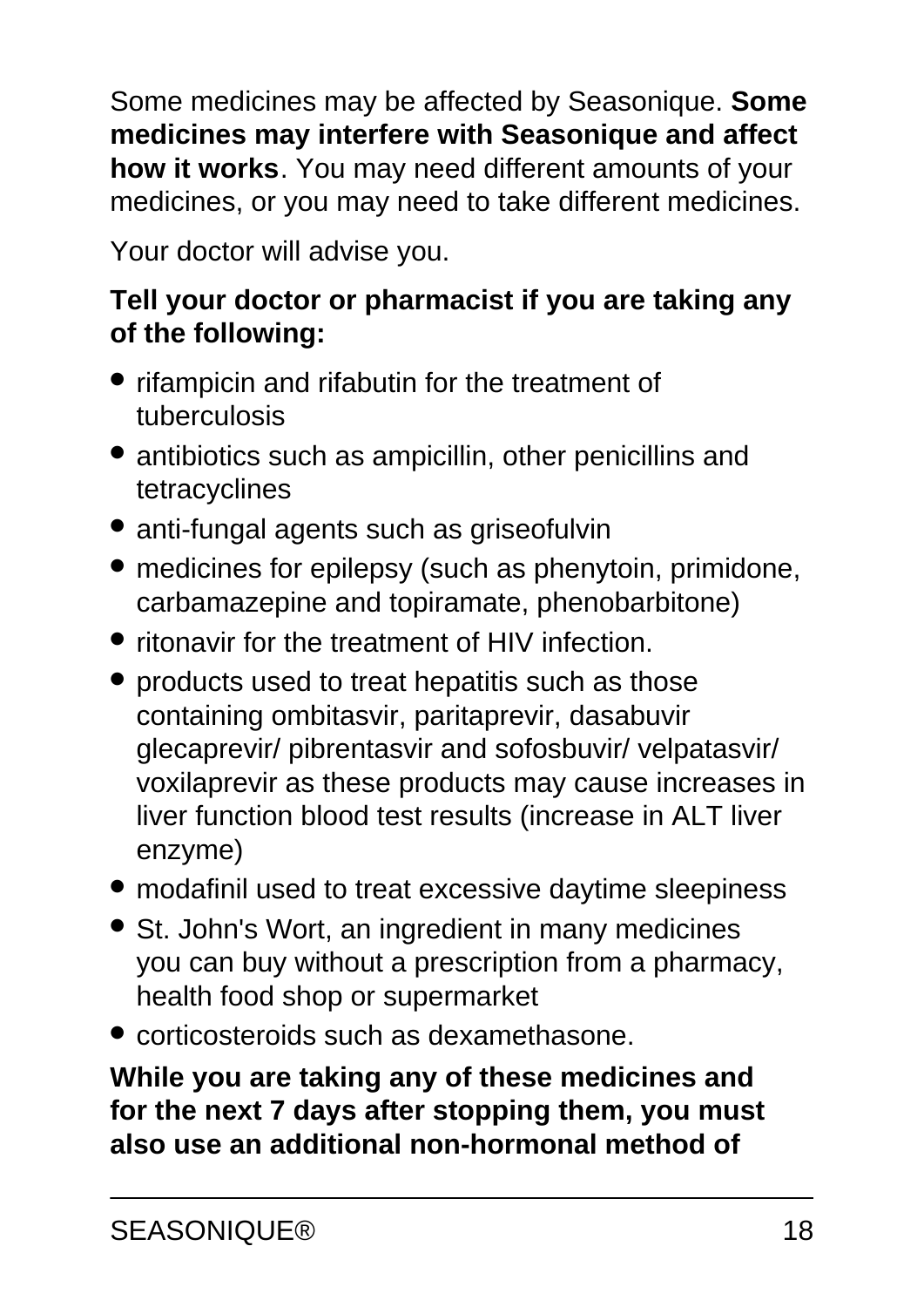#### **contraception (such as condoms or a diaphragm, but not the rhythm or temperature methods).**

If you take rifampicin and some other medicines, you may need to use additional non-hormonal contraception for four weeks after finishing the course of treatment.

Concomitant use with products containing ombitasvir, paritaprevir, ritonavir or dasabuvir with or without ribavirin may increase liver enzymes.

If you are taking or begin taking these medicines while taking Seasonique, you must switch to an alternative method of contraception (e.g. progestogen-only contraception or non-hormonal methods) prior to commencing therapy.

Seasonique can be restarted 2 weeks following completion of treatment with this combination regimen.

#### **Ask your doctor or pharmacist about how long you need to use additional non-hormonal contraception. Tell your doctor or pharmacist if you are taking any of the following:**

- atorvastatin used to treat high cholesterol
- indinavir for the treatment of HIV infection
- anti-fungal agents such as itraconazole and fluconazole
- paracetamol and ascorbic acid (Vitamin C).
- cyclosporin used to prevent organ rejection
- theophyllines used for asthma and other breathing difficulties
- corticosteroids
- lamotrigine used for seizures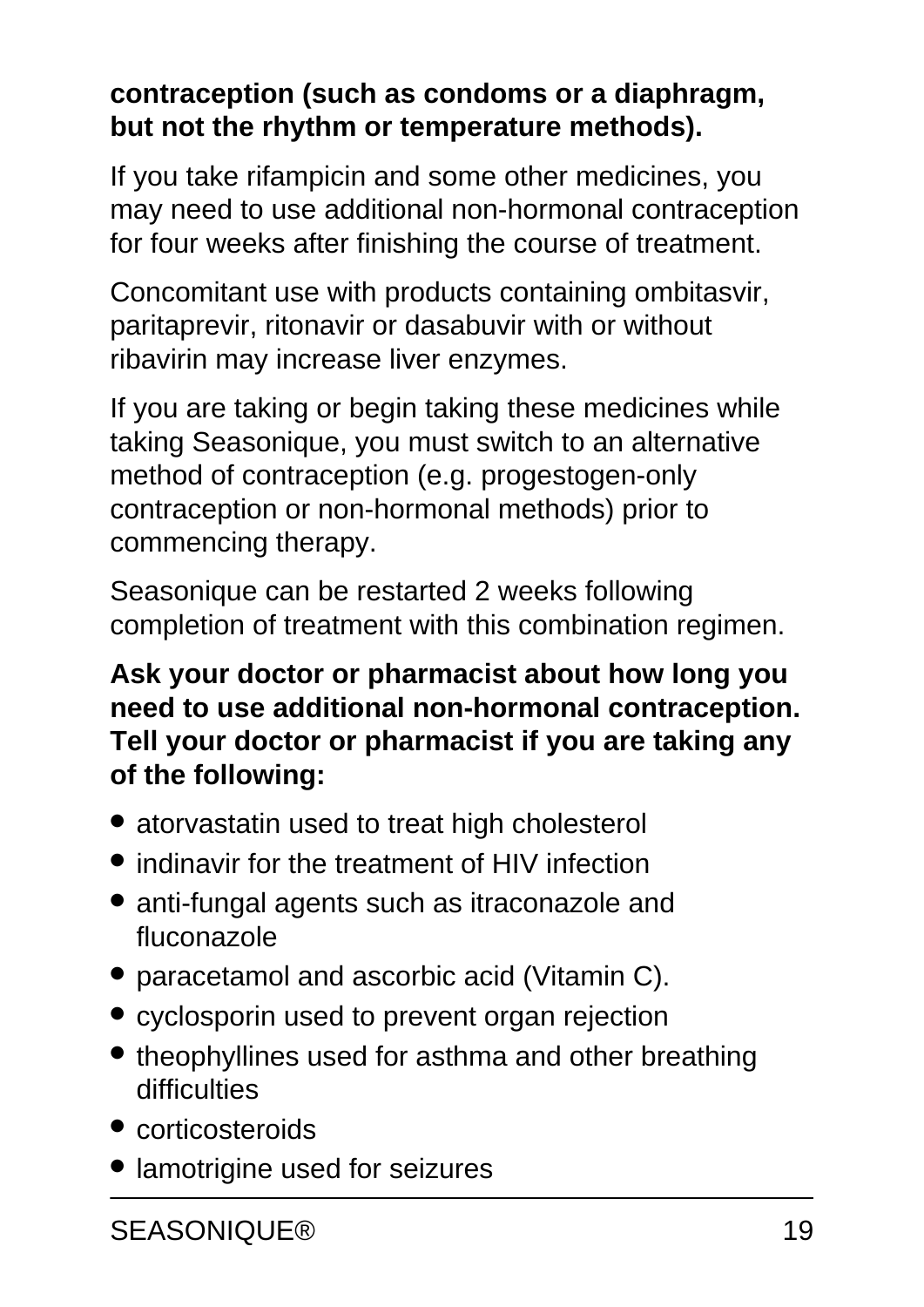**If you have not told your doctor or pharmacist about any of the above, tell them before you start taking Seasonique.**

Your doctor and pharmacist have more information on medicines to be careful with or avoid while you are taking this medicine.

**Check with your doctor or pharmacist if you are not sure about what medicines, vitamins or supplements you are taking and if these affect Seasonique.**

## <span id="page-19-0"></span>**4. How do I use Seasonique?**

#### **Follow all directions given to you by your doctor or pharmacist carefully.**

These directions may differ from the information contained in this leaflet

Seasonique pack consists of 84 pink tablets of 150 micrograms levonorgestrel and 30 micrograms ethinylestradiol and 7 white tablets containing 10 micrograms of ethinylestradiol

#### **If you do not understand the instructions on the label, ask your doctor or pharmacist for help.**

### **How much to take**

- The daily dosing regimen should start with the first tablet (#1) of Month 1 blister.
- Take one tablet about the same time every day. Tablet taking is continuous for 91 days.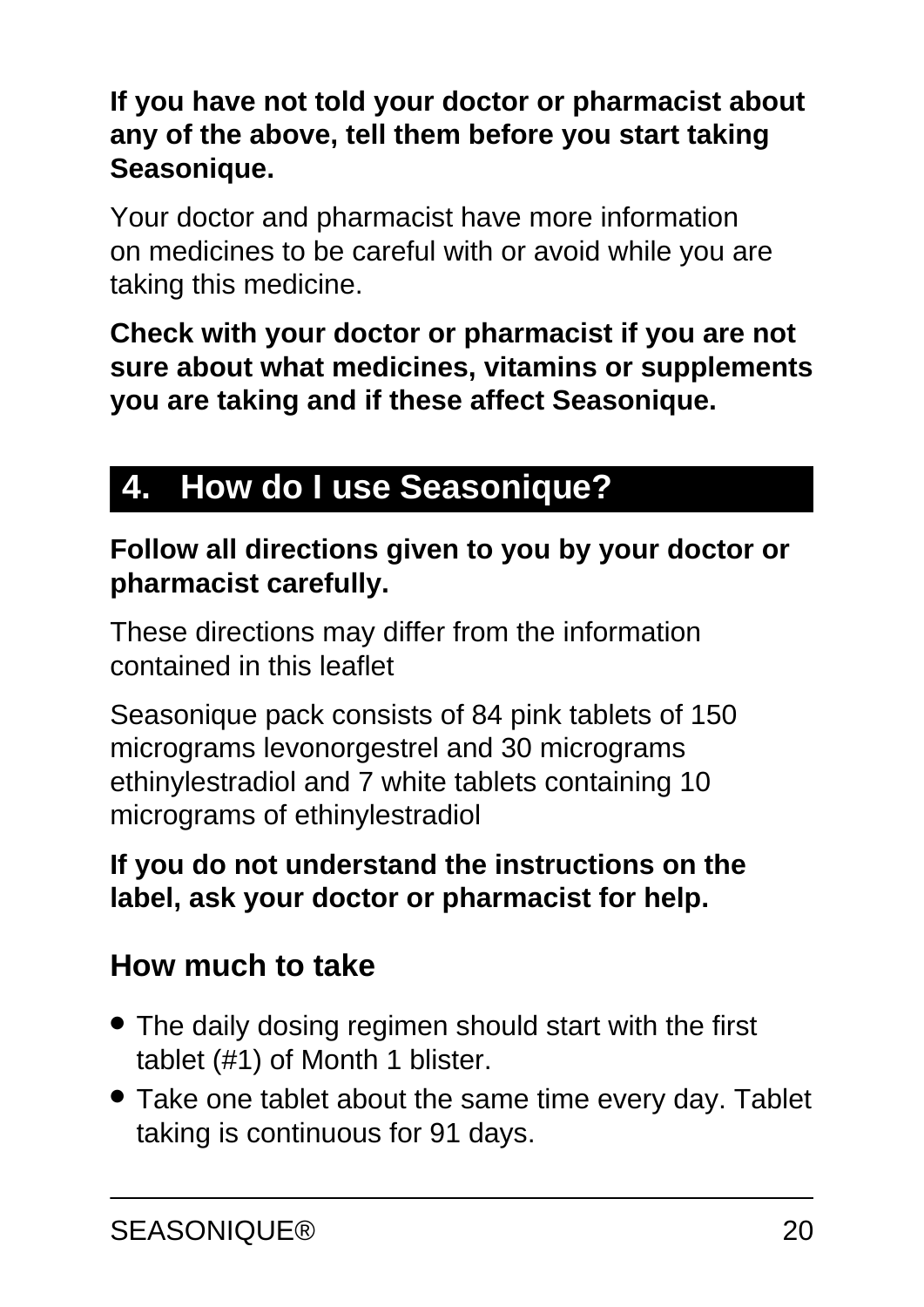- Follow the instructions provided and use Seasonique until your doctor tells you to stop.
- You may take the tablets with or without food, and if necessary with a little liquid in the order shown at the blister pack.

#### **Preparation of the pack**

To help you keep track, there are 7 weekday sticker strips marked with the 7 days of the week. Choose the week sticker that starts with the day you begin taking the tablets. For example, if you start on a Wednesday, use the week sticker that starts with "WED". Stick the week sticker along the top of the Seasonique pack where it reads "Place week sticker here", so that the first day is above the tablet marked "1". There is now a day indicated above every tablet and you can see whether you have taken a certain pill. The arrows show the order you are to take the pills. Usually, so-called withdrawal bleeding starts when you are taking white tablets. Once you have taken the last white tablet, you should start with the following Seasonique pack, whether your bleeding has stopped or not. This means that you should start every pack on the same day of the week, and that the withdrawal bleed should occur on the same days each time. If you use Seasonique in this manner, you are protected against pregnancy during the whole 91 days. For continued protection against pregnancy make sure you have a new pack of Seasonique ready to start.

#### **Do not confuse the tablets.**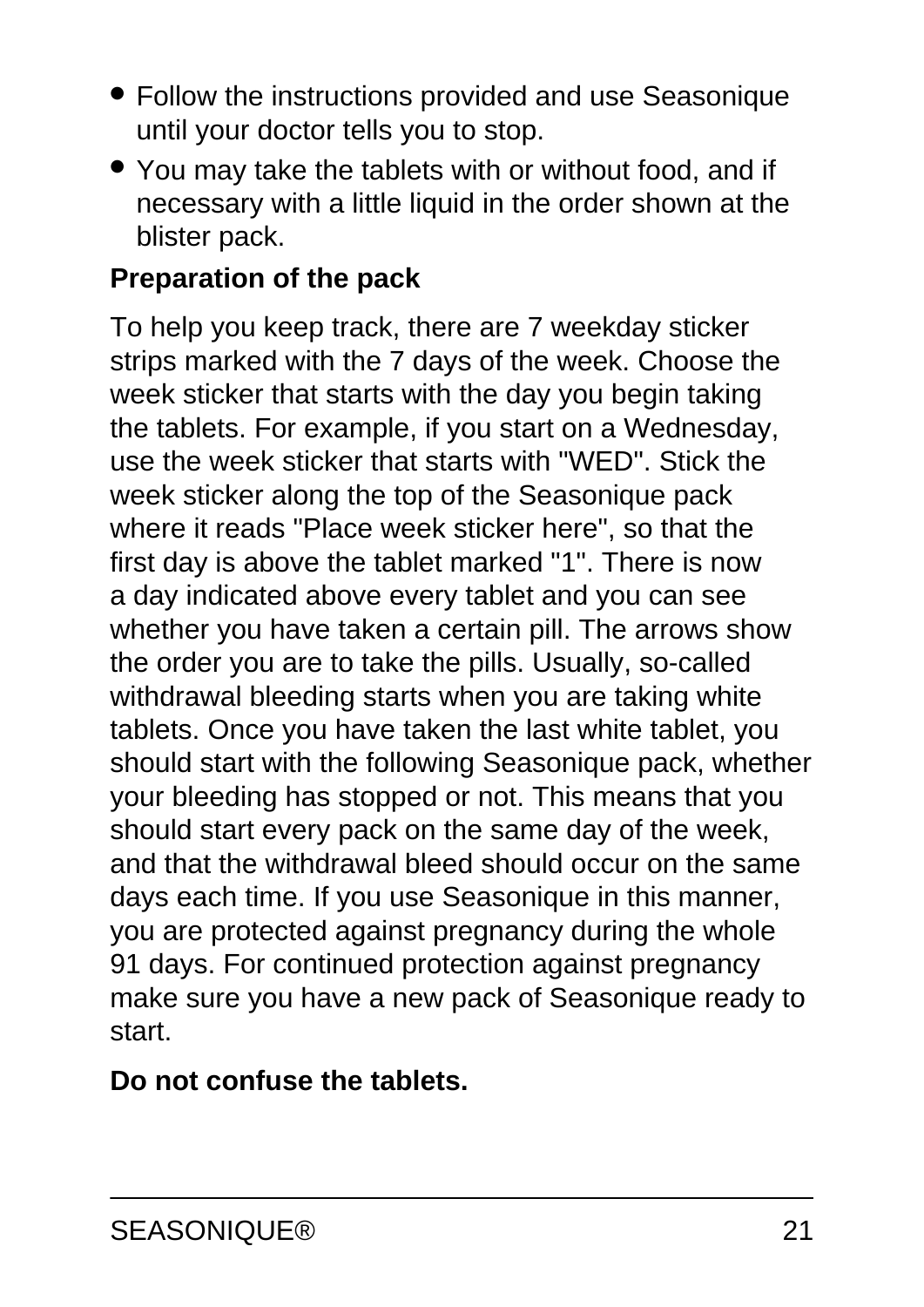One pink tablet containing levonorgestrel and ethinylestradiol is taken daily for 84 consecutive days, followed by one white ethinylestradiol tablet for 7 days.

### **When to take Seasonique**

#### **You must take Seasonique every day, regardless of how often you have sex**.

The tablets must be taken every day at about the same time, if necessary, with a little liquid, in the order shown on the blister pack. One tablet is to be taken daily for 91 consecutive days.

#### **If you are concerned about this, please speak to your doctor or pharmacist.**

### **Starting a hormonal contraceptive for the first time**

#### **To start taking Seasonique follow these steps:**

1.On the first day of your menstrual bleed, take a pink tablet containing levonorgestrel and ethinylestradiol.

You may also begin on day 2-5 of the cycle, but then you must use extra protective measures (for example, a condom) for the first 7 days.

- 2.One pink tablet should be taken daily for 84 consecutive days.
- 3.One white tablet is taken for 7 consecutive days.
- 4.A scheduled 'withdrawal' bleed should occur during the 7 days that the white tablets are taken.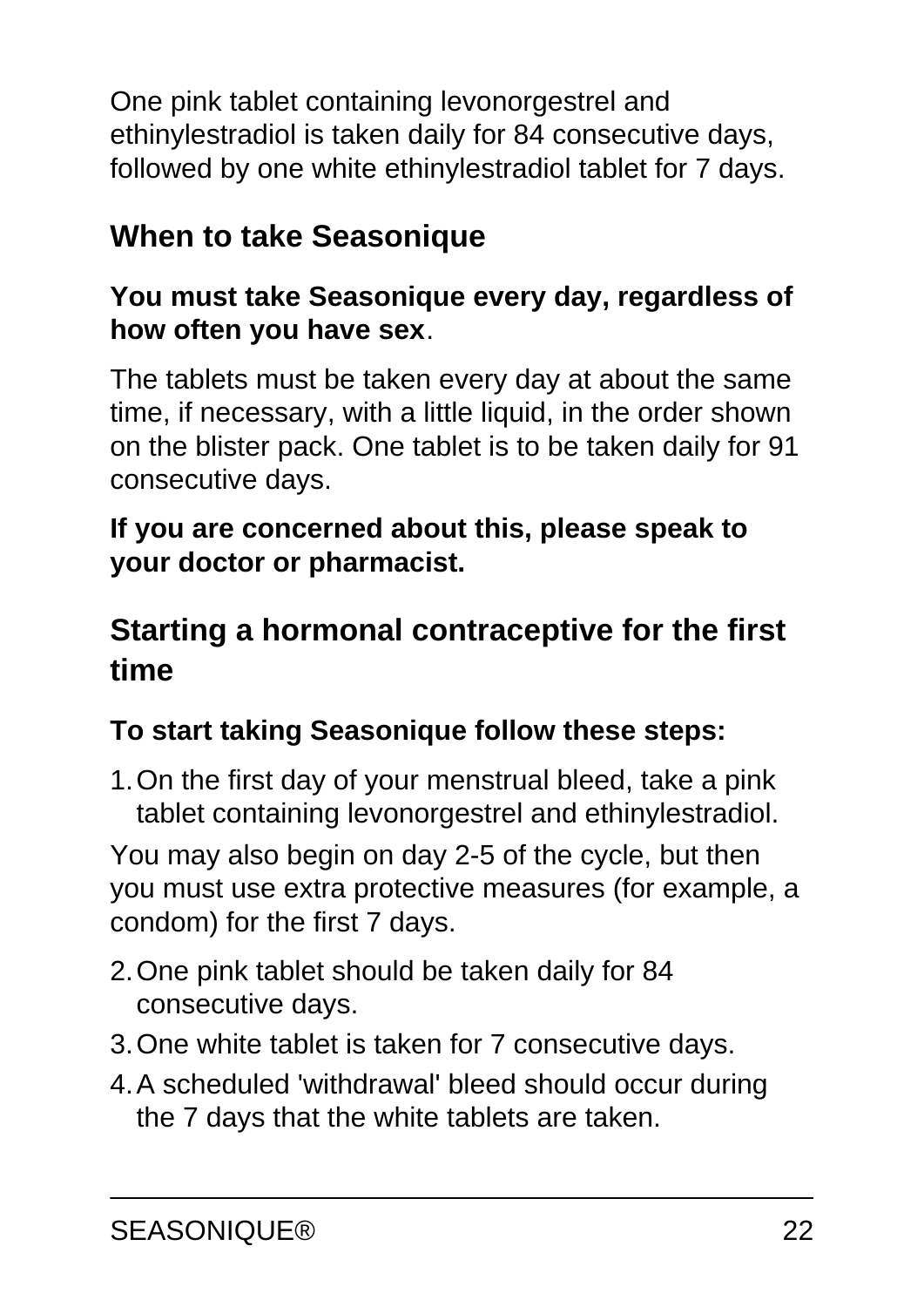### **Going on to further blister packs**

Each subsequent 91-day cycle should be started without interruption on the same day of the week as you began your first dose of Seasonique, following the same schedule.

### **Switching from a different combined oral contraceptive, vaginal ring, or transdermal patch**

**Follow the instructions below carefully.**

#### **When changing from a different combined oral contraceptive:**

Follow the advice of your doctor. You should start with Seasonique on the day after the last active tablet (the last tablet containing the active substances) of your previous COC.

#### **When changing from a vaginal ring or transdermal patch to Seasonique**

Follow the advice of your doctor. You should start using Seasonique on the day of removal but at the latest when the next application would have been due.

### **Switching from a progestogen-only contraceptive**

You may switch any day from the progestogen-only pill (from an implant or the IUD on the day of its removal, from an injectable when the next injection would be due).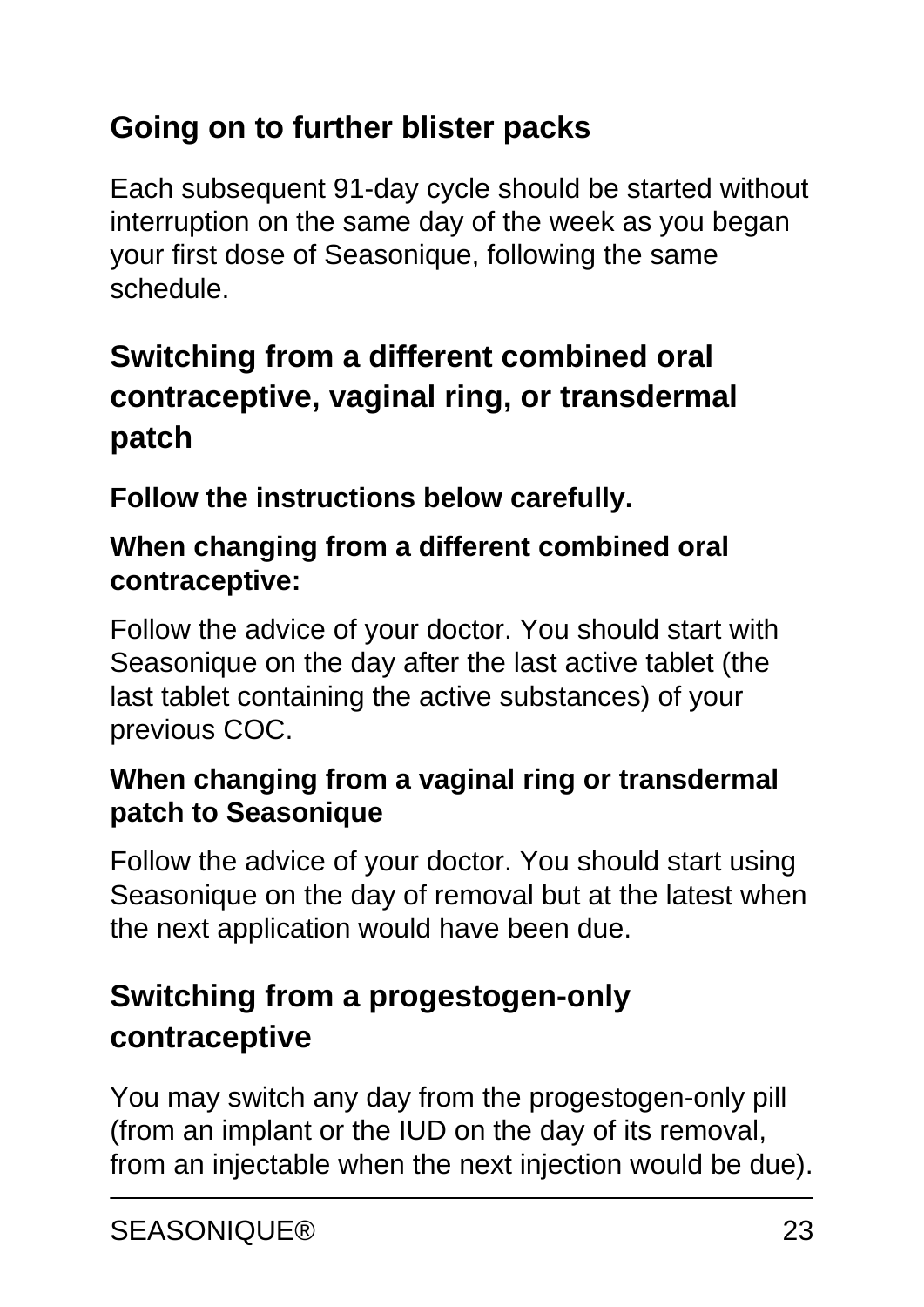In all of these cases you must use a barrier method of contraception (e.g., a condom) for the first 7 days of tablet- taking.

### **After having a miscarriage or abortion**

Follow the advice of your doctor.

### **After having a baby**

If you have just had a baby, talk to your doctor before you start taking Seasonique.

### **How long to take Seasonique**

#### **Continue taking your medicine for as long as your doctor tells you.**

Your doctor may prescribe Seasonique for long periods, until you no longer need or want contraception.

#### **If you are not sure how long you should be taking Seasonique, ask your doctor.**

### **If you forget to use Seasonique**

Seasonique should be used regularly at the same time each day. If you miss your dose at the usual time:

#### **White tablets:**

If you forget any of the white tablets (last 7 tablets in the pack), this has no effect on the reliability of Seasonique. Do not take the forgotten white tablet(s) and continue with the next tablet at the usual time.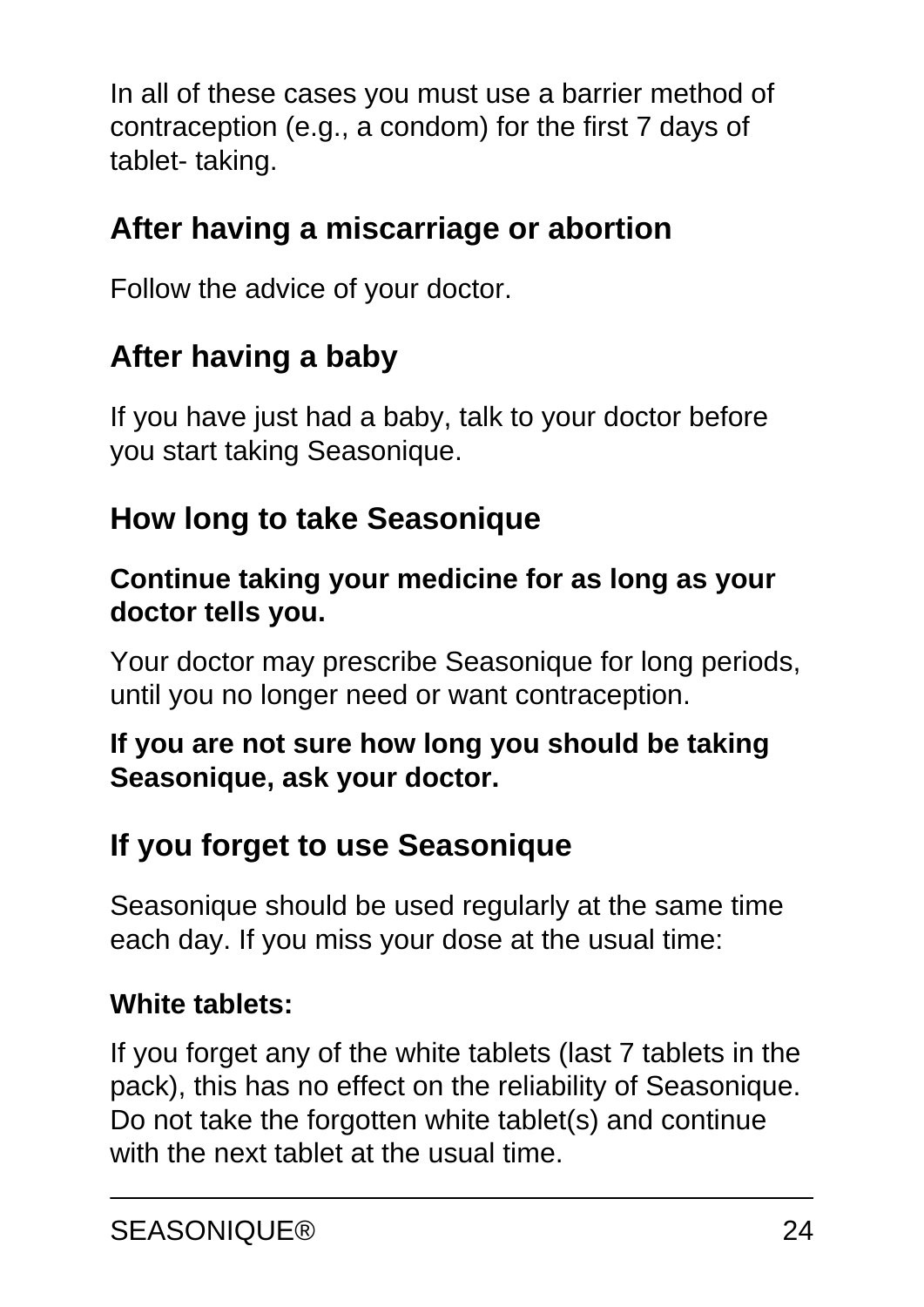#### **Pink tablets:**

If you miss a pink tablet, depending on the day of the cycle on which the tablet has been missed, you may need to take additional contraceptive precautions, for example a barrier method such as a condom.

Take the pink tablets according to the following principles:

- If you are less than 12 hours late when taking a tablet, the protection against pregnancy is not reduced. Take the tablet as soon as you remember and then continue taking the tablets again at the usual time.
- If you are more than 12 hours late taking a tablet, the protection against pregnancy may be reduced. The greater the number of tablets you have forgotten the greater is the risk of becoming pregnant. There is a particularly high risk of becoming pregnant if you miss pink tablets at the beginning of the pack. Therefore, you should follow the rules given below.

#### **One pink tablet forgotten**

#### **One pink tablet forgotten between days 1-7**

Take the tablet as soon as you remember even if this means taking two tablets at the same time.

Continue taking the following tablets at the usual time. Use additional contraceptive precautions for the following 7 days e.g., a barrier method such as a condom. If you have had sex in the week before forgetting the tablet, there is a possibility of pregnancy. So contact your doctor immediately.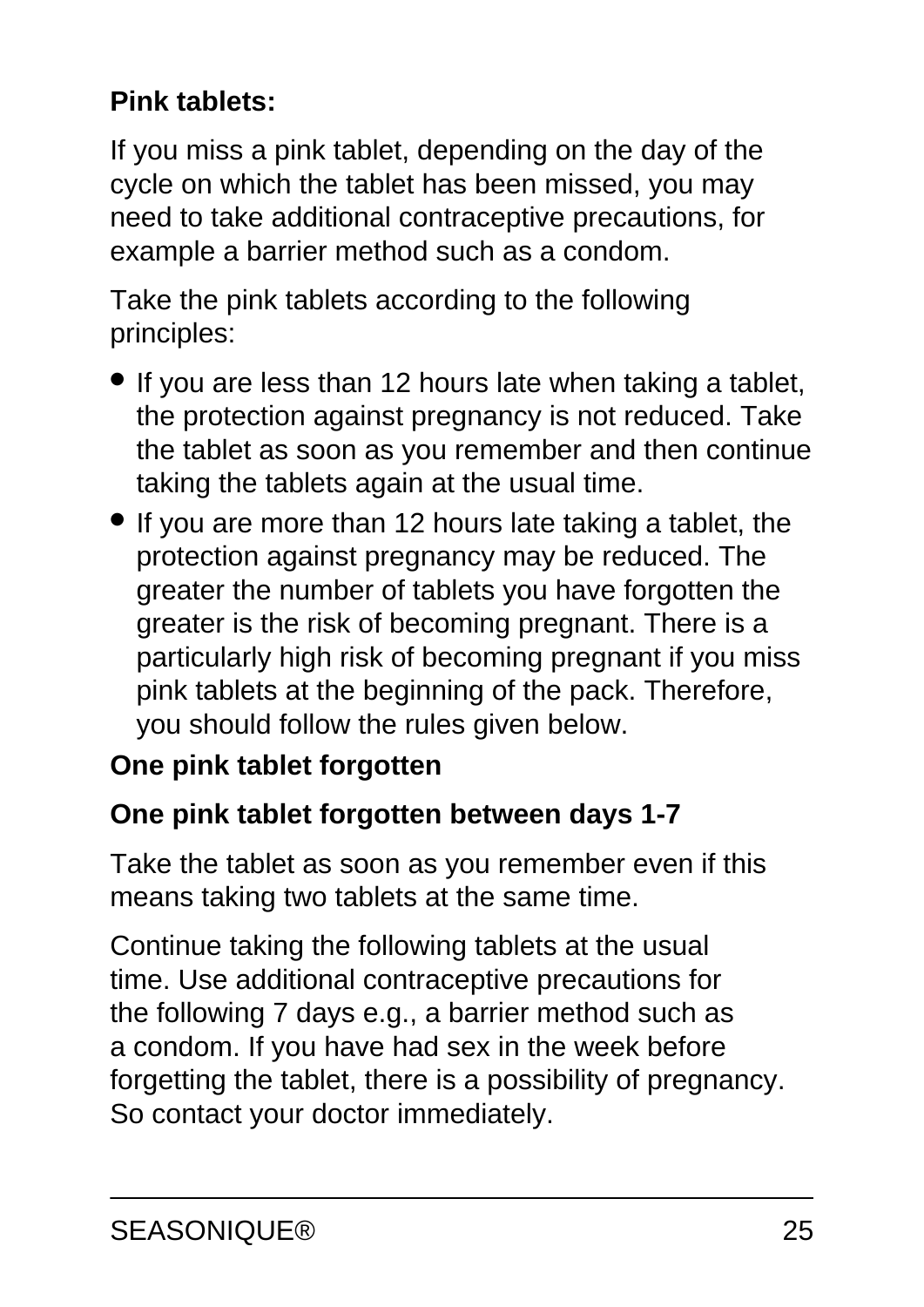#### **One pink tablet forgotten between days 8-84**

Take the tablet as soon as you remember even if this means taking two tablets at the same time.

Continue taking the following tablets at the usual time. The protection against pregnancy is not reduced and you do not need to take extra contraceptive precautions.

### **More than one pink tablet forgotten in this pack**

### **Days 1-7**

If two pink tablets are missed, take two tablets as soon as you remember and additional two on the next day. Continue taking the following tablets at the usual time.

If 3 or more pink tablets are missed, do not take the forgotten tablets and continue taking the following tablets at the usual time. You may experience bleeding during the week following the missed tablets.

In any case use additional contraceptive precautions for the following 7 days e.g., a barrier method such as a condom. If you have had sex in the week before forgetting tablets, there is a possibility of pregnancy. So contact your doctor immediately.

### **Days 8-84**

If two pink tablets are missed, take two tablets as soon as you remember and additional two on the next day. Continue taking the following tablets at the usual time. Use additional contraceptive precautions for the following 7 days e.g., a barrier method such as a condom.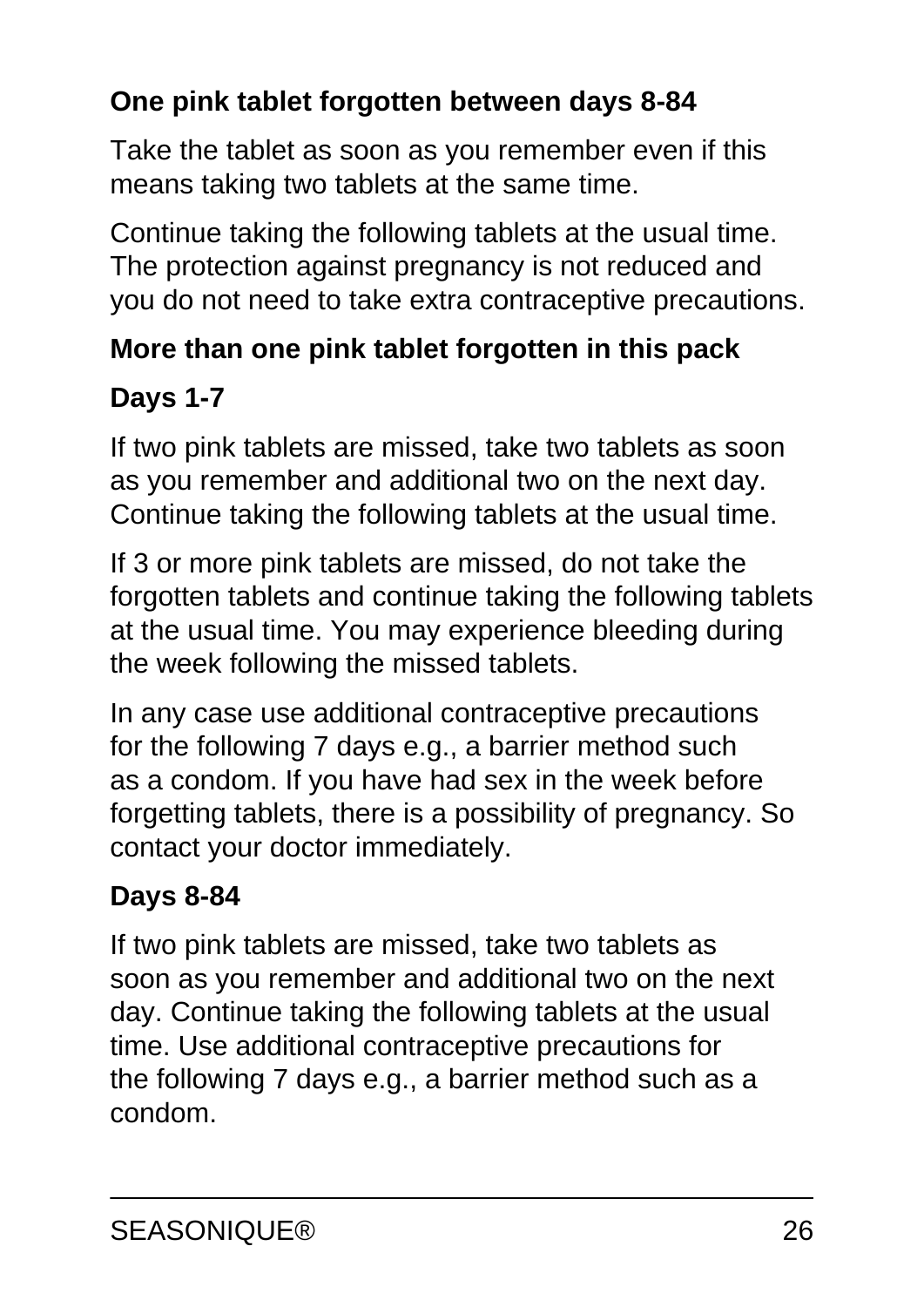If 3 or more pink tablets are missed, do not take the forgotten tablets and continue taking the following tablets at the usual time. You may experience bleeding during the week following the missed tablets. Use additional contraceptive precautions for the following 7 days e.g., a barrier method such as a condom. If you have had sex during the days of missed tablets, there is a possibility of pregnancy. So contact your doctor immediately.

**If you have forgotten any of the pink tablets, and you have no bleeding during the week 13, you may be pregnant. Contact your doctor before you start the next pack.**

### **If you vomit or have diarrhoea after taking Seasonique**

If you vomit within 3-4 hours of taking a tablet or you have severe diarrhoea, there is a risk that the active substances in the pill are not fully absorbed into your body. The situation is similar to if you forget a tablet. After vomiting or diarrhoea, you must take another tablet as soon as possible. The advice given under "If you forget to take your tablets" should be followed.

If you don't want to change your normal tablet-taking pattern, take the extra pink tablet from the last row in the pack.

### **If you use too much Seasonique**

If you think that you have used too much Seasonique, you may need urgent medical attention.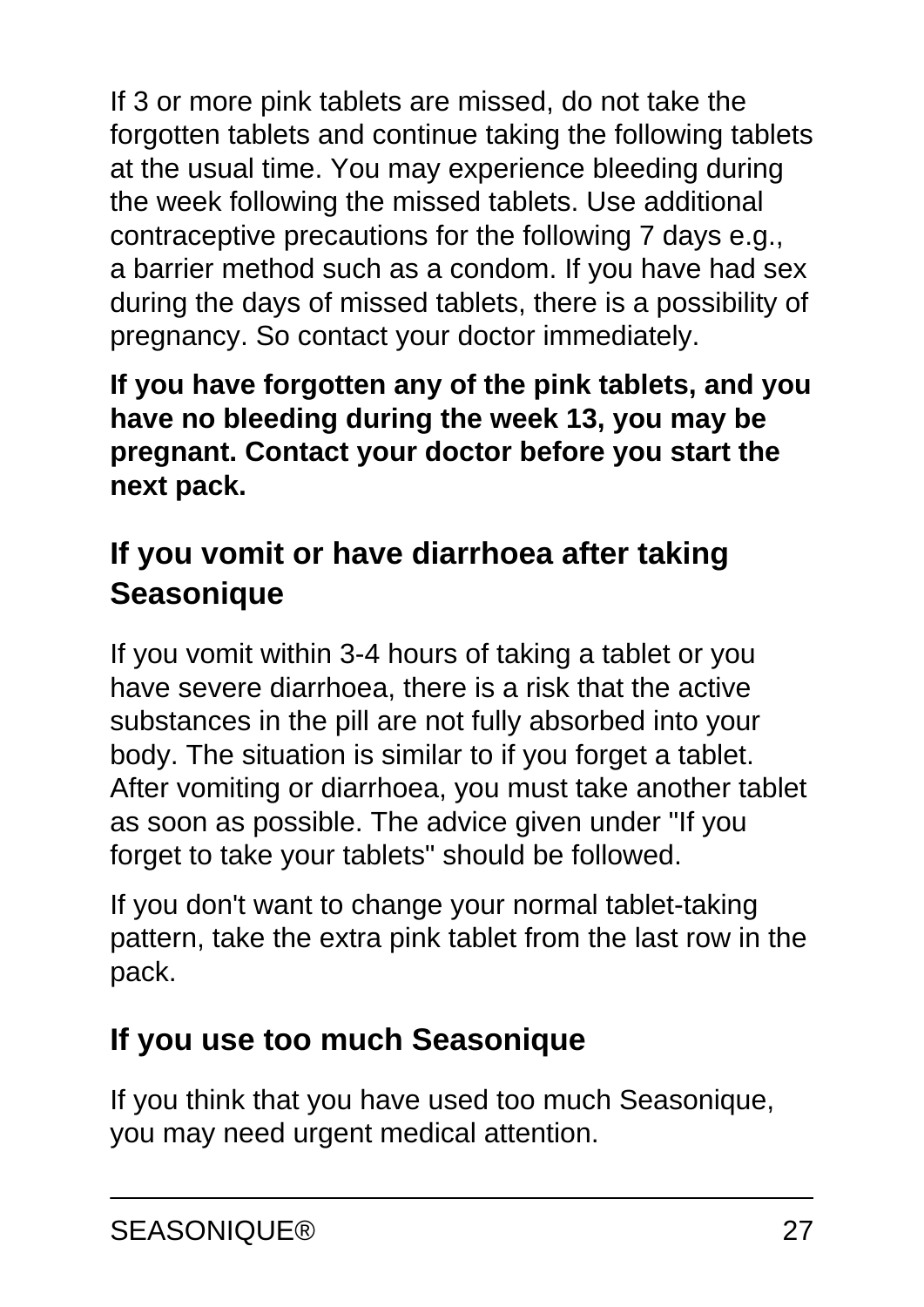#### **You should immediately:**

- phone the Poisons Information Centre (**by calling 13 11 26**), or
- contact your doctor, or
- go to the Emergency Department at your nearest hospital.

#### **You should do this even if there are no signs of discomfort or poisoning.**

Symptoms of an overdose may include:

- go to the Emergency Department at your nearest hospital.
- feeling sick or vomiting
- dizziness
- feeling sleepy or tired
- women may also experience
- menstrual bleeding.

## <span id="page-27-0"></span>**5. What should I know while using Seasonique?**

### **Things you should do**

**Tell any other doctors, dentists and pharmacists who are treating you that you are taking Seasonique.**

**If you are about to start taking any new medicines, tell the doctor or pharmacist that you are taking Seasonique.**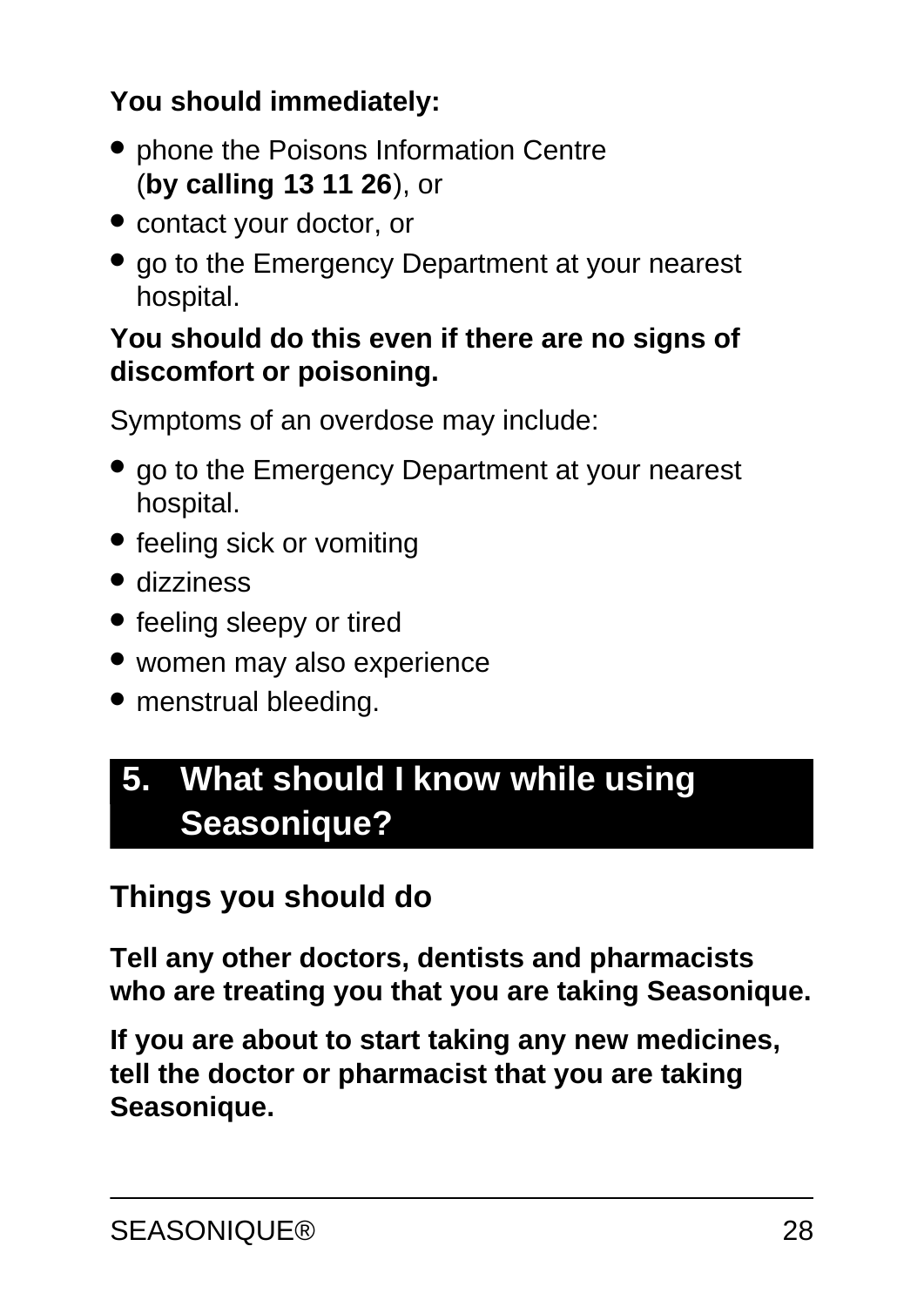**If you become pregnant while taking Seasonique, see your doctor immediately.**

**Use of Seasonique is generally not advisable when a woman is breast- feeding. If you want to take the pill while you are breast-feeding, you should contact your doctor.**

**If you are about to have any blood tests, tell your doctor you are taking Seasonique.**

#### **Have regular checkups from your doctor, including a Pap smear.**

Oral contraceptives should not be prescribed for longer than one year without your doctor carrying out a checkup. Your doctor will advise you how often you need a Pap smear. A Pap smear can detect abnormal cells lining the cervix. Sometimes abnormal cells can progress to cervical cancer. The most important risk factor for cervical cancer is persistent human papillomavirus (HPV) infection. However, cervical cancer has been reported to occur more often in women using an oral contraceptive for a long time. This finding may not be caused by the oral contraceptive but may be related to sexual behaviour and other reasons.

### **Perform regular breast self-examination.**

Risk factors for the development of breast cancer include increasing age, family history, obesity, never having had a baby, and late age for first full term pregnancy. Breast cancer has also been found slightly more often in women who use oral contraceptives than in women of the same age who do not use them. This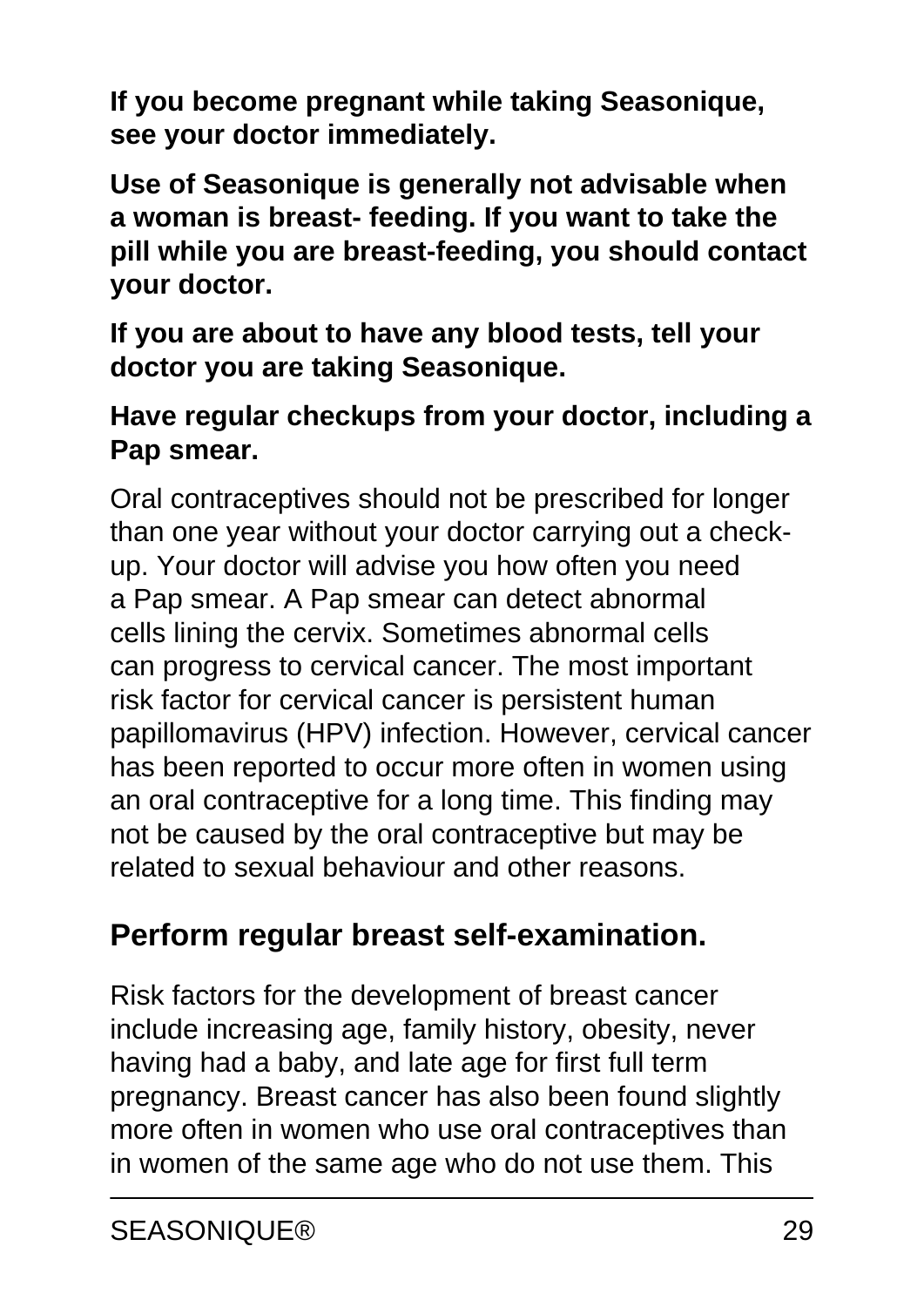slight increase in the number of breast cancer cases gradually disappears during the course of the 10 years after stopping use of oral contraceptives. It is not known whether the oral contraceptive causes the difference. It may be that the women were examined more often, so that the breast cancer was noticed earlier.

#### **If you are concerned about contracting a sexually transmitted disease (STD), ask your partner to wear a condom when having sexual intercourse with you.**

Seasonique will not protect you from HIV-AIDS or any other sexually transmitted diseases (STDs) such as chlamydia, genital herpes, genital warts, gonorrhoea, hepatitis B, human papilloma virus and syphilis. To help protect yourself from STDs, you need to use a barrier contraceptive such as a condom.

Tell your doctor you are using Seasonique at least 4 weeks before any planned hospitalisation or surgery. Your doctor may tell you to stop taking Seasonique several weeks before surgery or at the time of immobilisation. Your doctor will tell you when you can start taking Seasonique after you are back on your feet.

#### **To avoid pregnancy during this time you must use a non-hormonal method of contraception such as condoms or a diaphragm.**

### **Bleeding between periods**

When you take Seasonique, which has a 91-day extended dosing cycle, you should expect to have 4 scheduled periods per year (bleeding when you are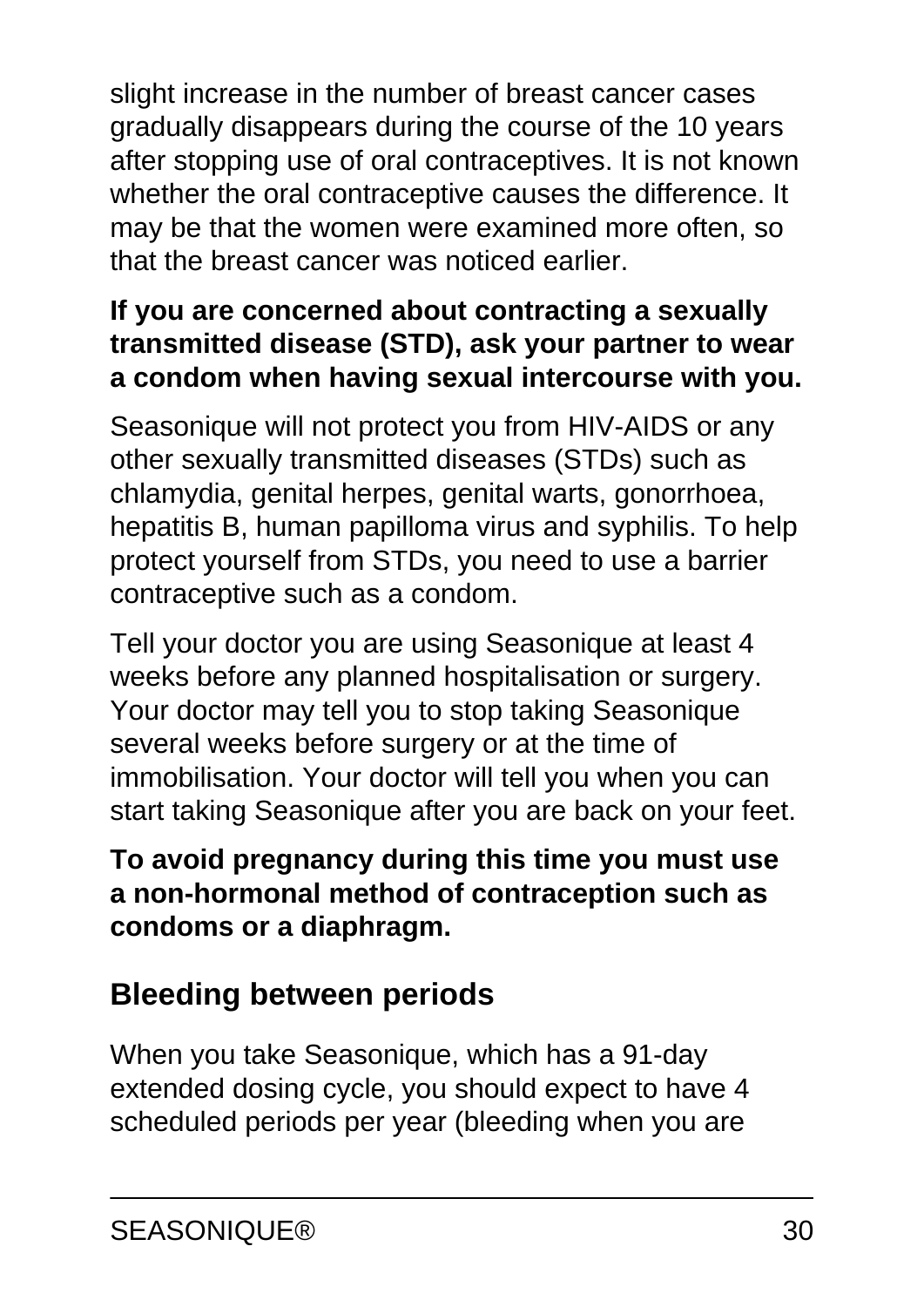taking the 7 white pills). Each period is likely to last about 3 days.

During the first few months that you are taking Seasonique, you may have unexpected bleeding. This bleeding or spotting tends to decrease with time. Do not stop taking Seasonique because of this bleeding or spotting. If the spotting continues for more than 7 consecutive days or if the bleeding is heavy, contact your doctor.

### **Things you should not do**

- Do not take Seasonique to treat any other complaints unless your doctor tells you to.
- Do not give your medicine to anyone else even if they have the same condition as you.
- Do not stop taking Seasonique without checking with your doctor.

If you stop taking Seasonique or do not take a tablet every day, without using another form of contraception, you may become pregnant.

#### **Driving or using machines**

#### **Be careful before you drive or use any machines or tools until you know how Seasonique affects you.**

Seasonique may cause dizziness in some people

### **Drinking alcohol**

**Tell your doctor if you drink alcohol.**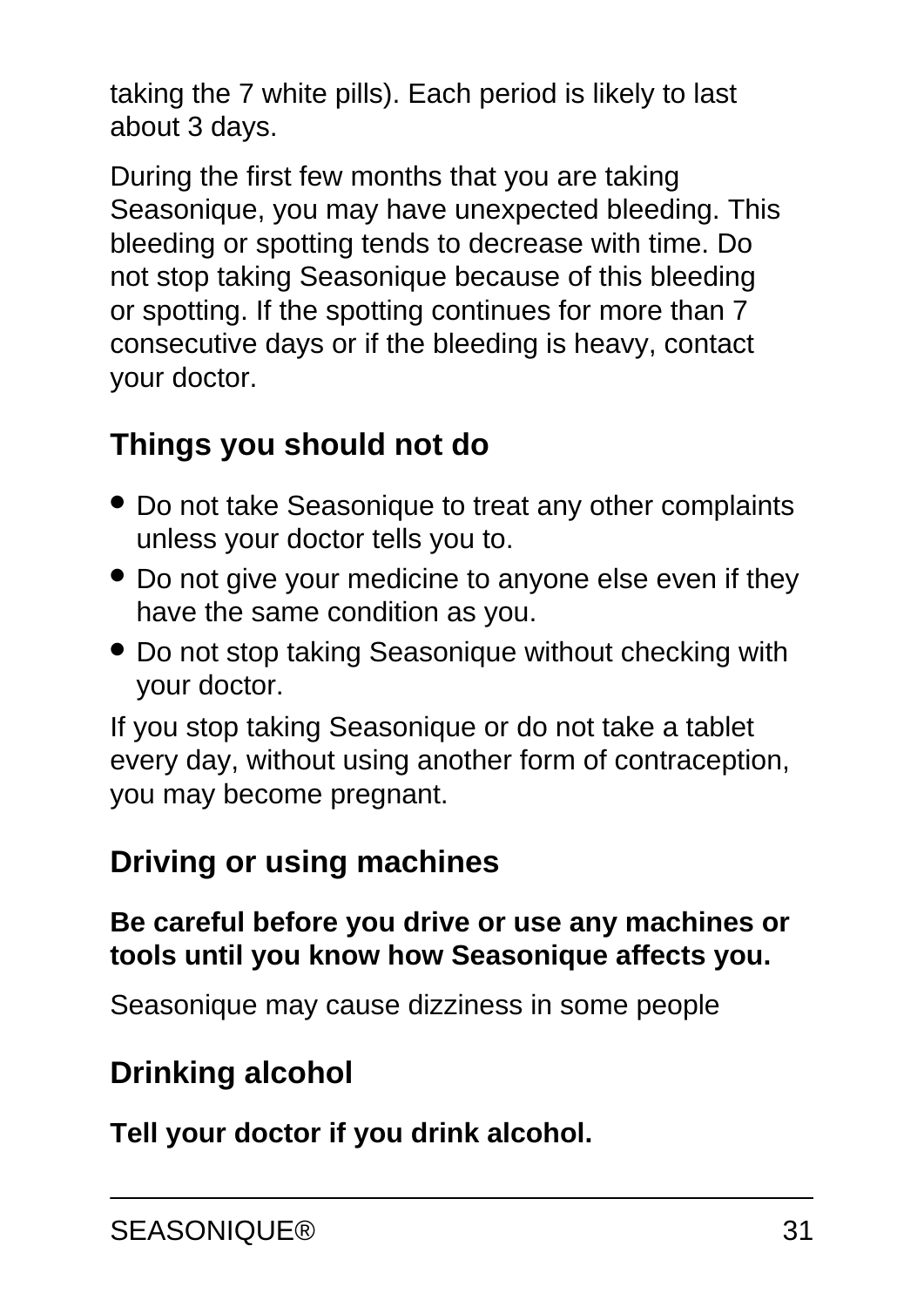### **Looking after your medicine**

- Keep your tablets in the blister pack until it is time to take them.
- Once opened, the product should be stored in the original packaging inside the inner carton.
- If you take the tablets out of the blister pack, they may not keep well

Follow the instructions in the carton on how to take care of your medicine properly.

Store it in a cool dry place away from moisture, heat, or sunlight; for example, do not store it:

- in the bathroom or near a sink, or
- in the car or on window sills.

#### **Keep it where young children cannot reach it.**

### **Getting rid of any unwanted medicine**

If you no longer need to use this medicine or it is out of date, take it to any pharmacy for safe disposal.

Do not use this medicine after the expiry date.

## <span id="page-31-0"></span>**6. Are there any side effects?**

All medicines can have side effects. If you do experience any side effects, most of them are minor and temporary. However, some side effects may need medical attention.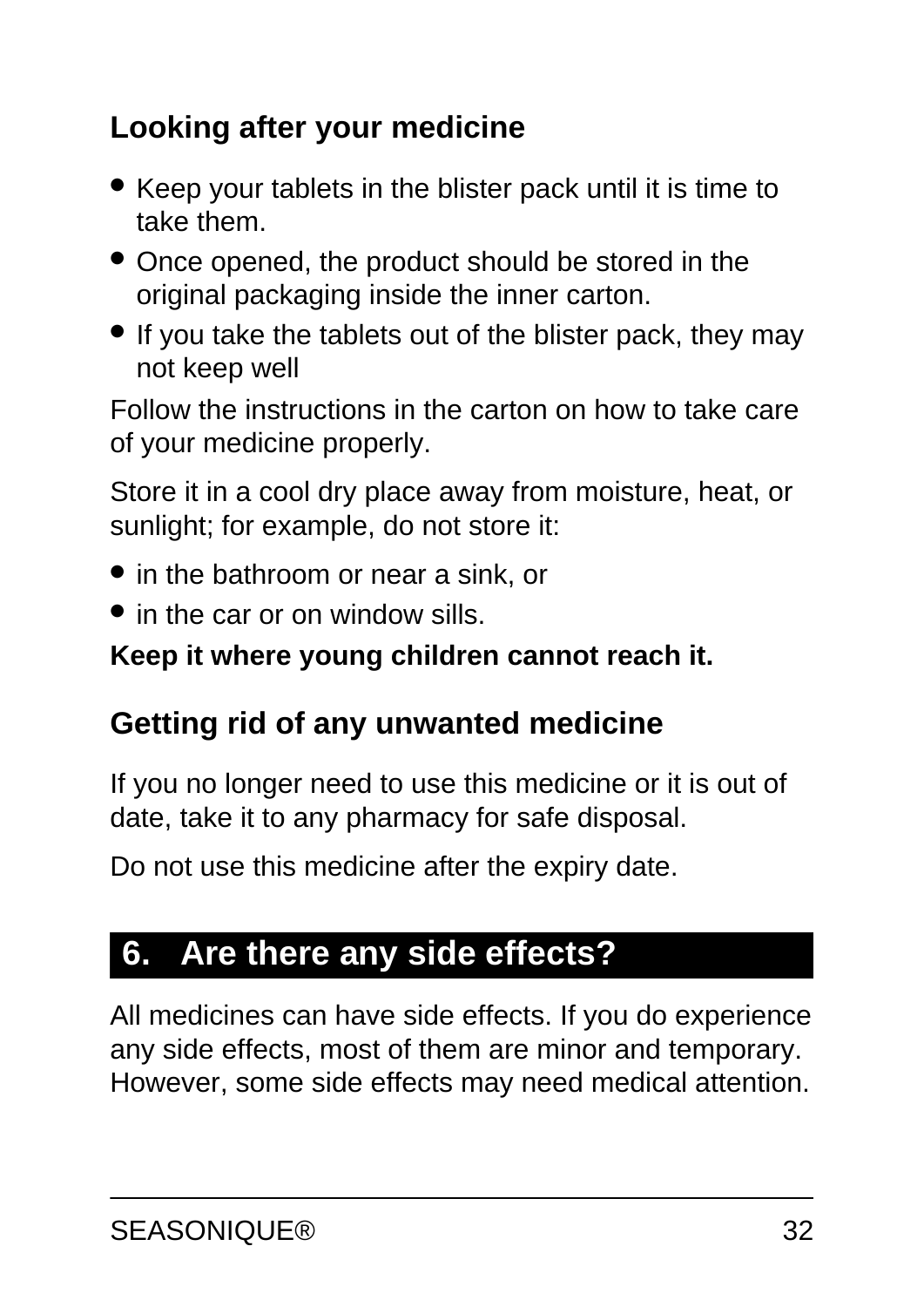See the information below and, if you need to, ask your doctor or pharmacist if you have any further questions about side effects.

| Less serious side effects   What to do           |
|--------------------------------------------------|
| Speak to your doctor if<br>you have any of these |
| less serious side effects<br>and they worry you. |
|                                                  |
|                                                  |
|                                                  |
|                                                  |
|                                                  |
|                                                  |
|                                                  |

#### **Less serious side effects**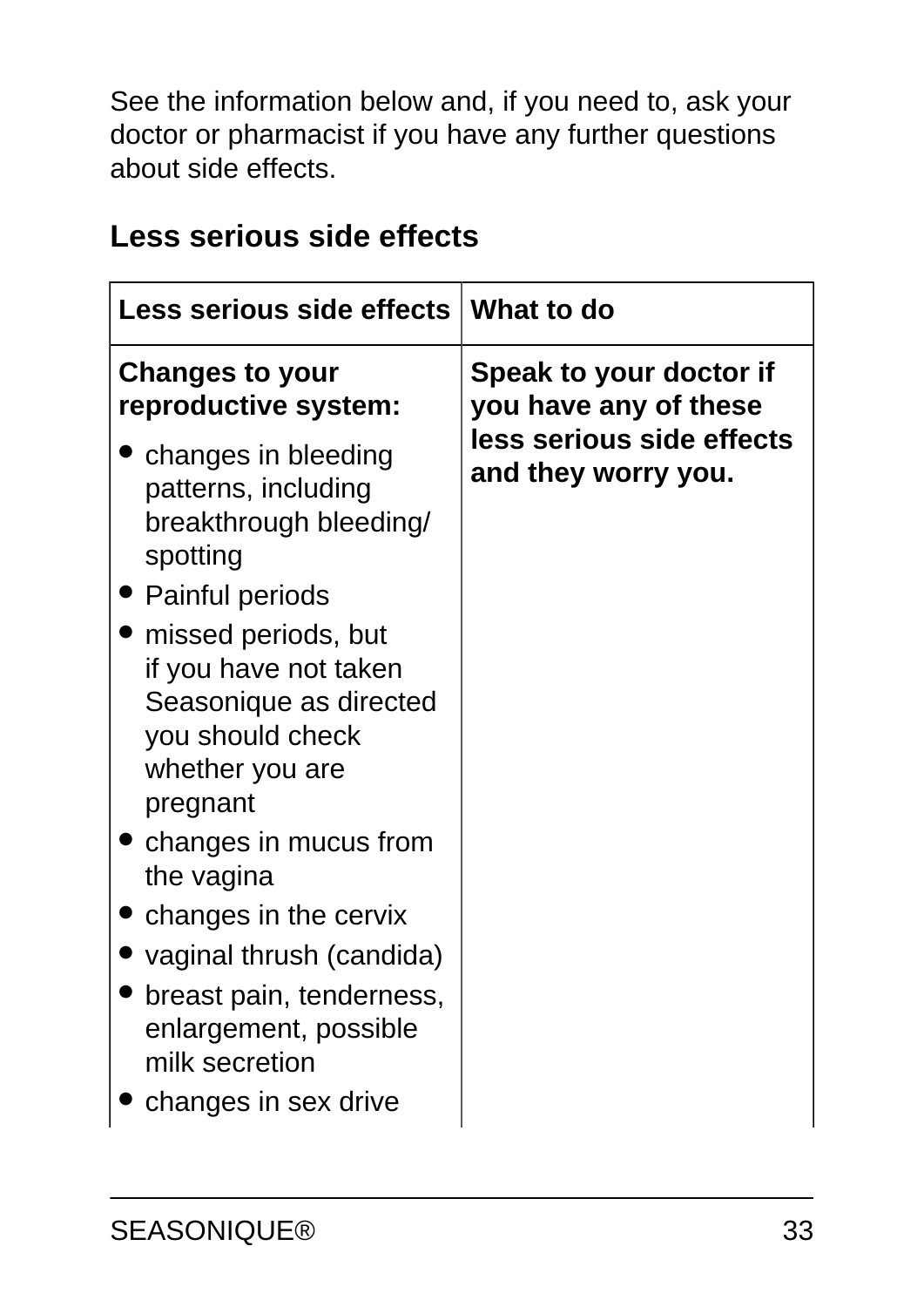| Less serious side effects   What to do                                                                                                                                                                                                                             |  |
|--------------------------------------------------------------------------------------------------------------------------------------------------------------------------------------------------------------------------------------------------------------------|--|
| Difficulty thinking or<br>working because of:                                                                                                                                                                                                                      |  |
| nausea or vomiting<br>abdominal pain, cramps<br>or bloating<br>mood changes,<br>including depression<br>and/or worsening of<br>existing depression<br>• headache, including<br>migraines<br>nervousness<br>• dizziness<br>Changes to the skin or<br>hair, such as: |  |
| swelling of the hands,<br>ankles or feet<br>acne                                                                                                                                                                                                                   |  |
| rash                                                                                                                                                                                                                                                               |  |
| darkening of the skin,<br>which may persist after<br>stopping your medicine<br>'loss of scalp hair<br>increase in body hair                                                                                                                                        |  |
| Other side effects such<br>as:                                                                                                                                                                                                                                     |  |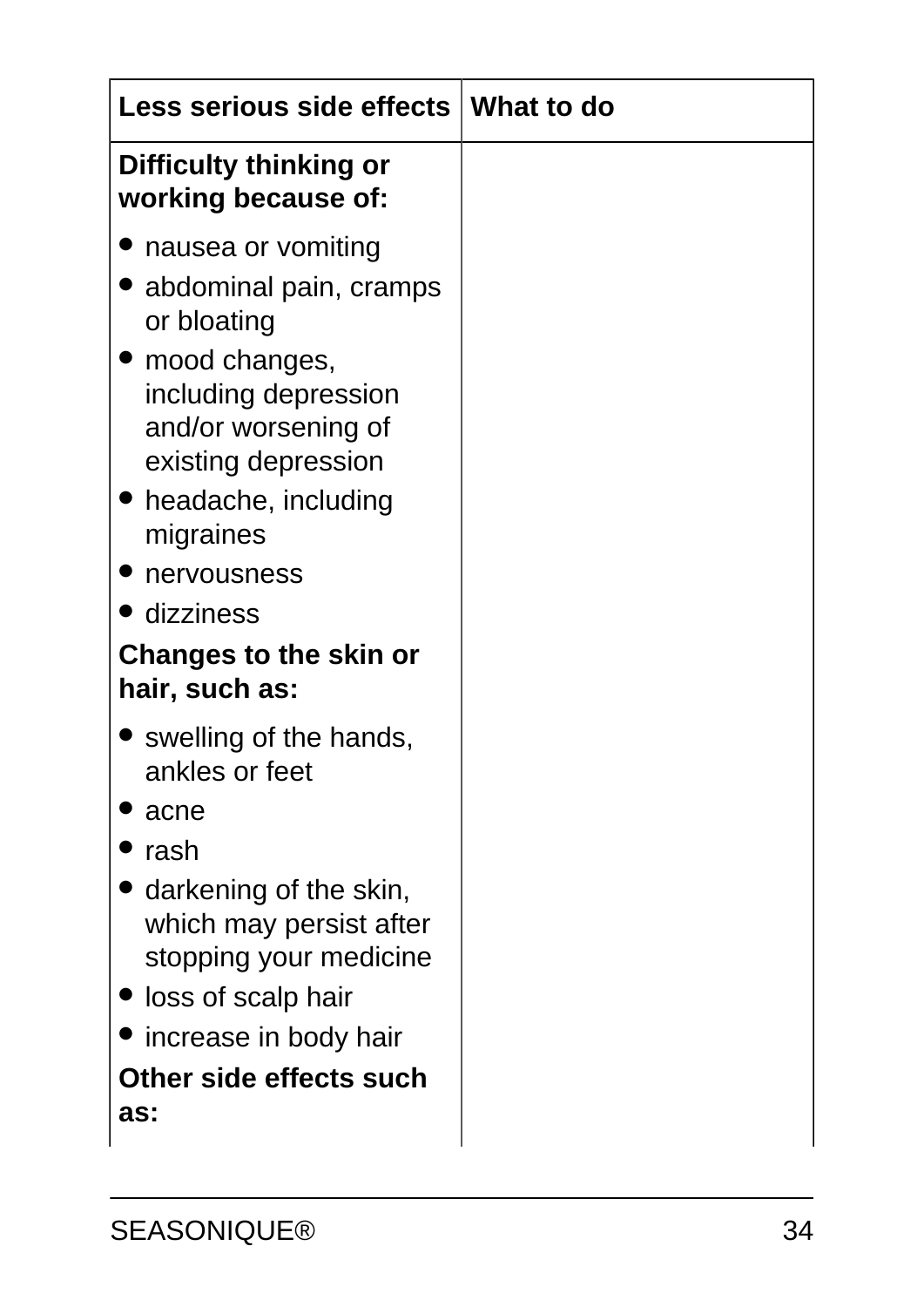| Less serious side effects What to do               |  |
|----------------------------------------------------|--|
| • contact lenses becoming<br>uncomfortable to wear |  |
| weight change (increase<br>or decrease)            |  |
| • changes in appetite                              |  |

### **Serious side effects**

| <b>Serious side effects</b>                                                                                                                                                     | What to do                                                                                         |
|---------------------------------------------------------------------------------------------------------------------------------------------------------------------------------|----------------------------------------------------------------------------------------------------|
| Serious side effects or<br>worsening of conditions<br>that you may already<br>have:                                                                                             | Call your doctor straight<br>away, or go straight<br>to the Emergency<br><b>Department at your</b> |
| chorea (involuntary<br>muscle spasm)<br>• porphyria                                                                                                                             | nearest hospital if you<br>notice any of these<br>serious side effects.                            |
| • systemic lupus<br>erythematosus (Lupus)                                                                                                                                       |                                                                                                    |
| varicose veins<br>gallbladder disease                                                                                                                                           |                                                                                                    |
| angioedema (swelling<br>of the face, lips, mouth,<br>tongue or throat,<br>difficulty swallowing or<br>hives potentially with<br>difficulty breathing (see<br>also section 'What |                                                                                                    |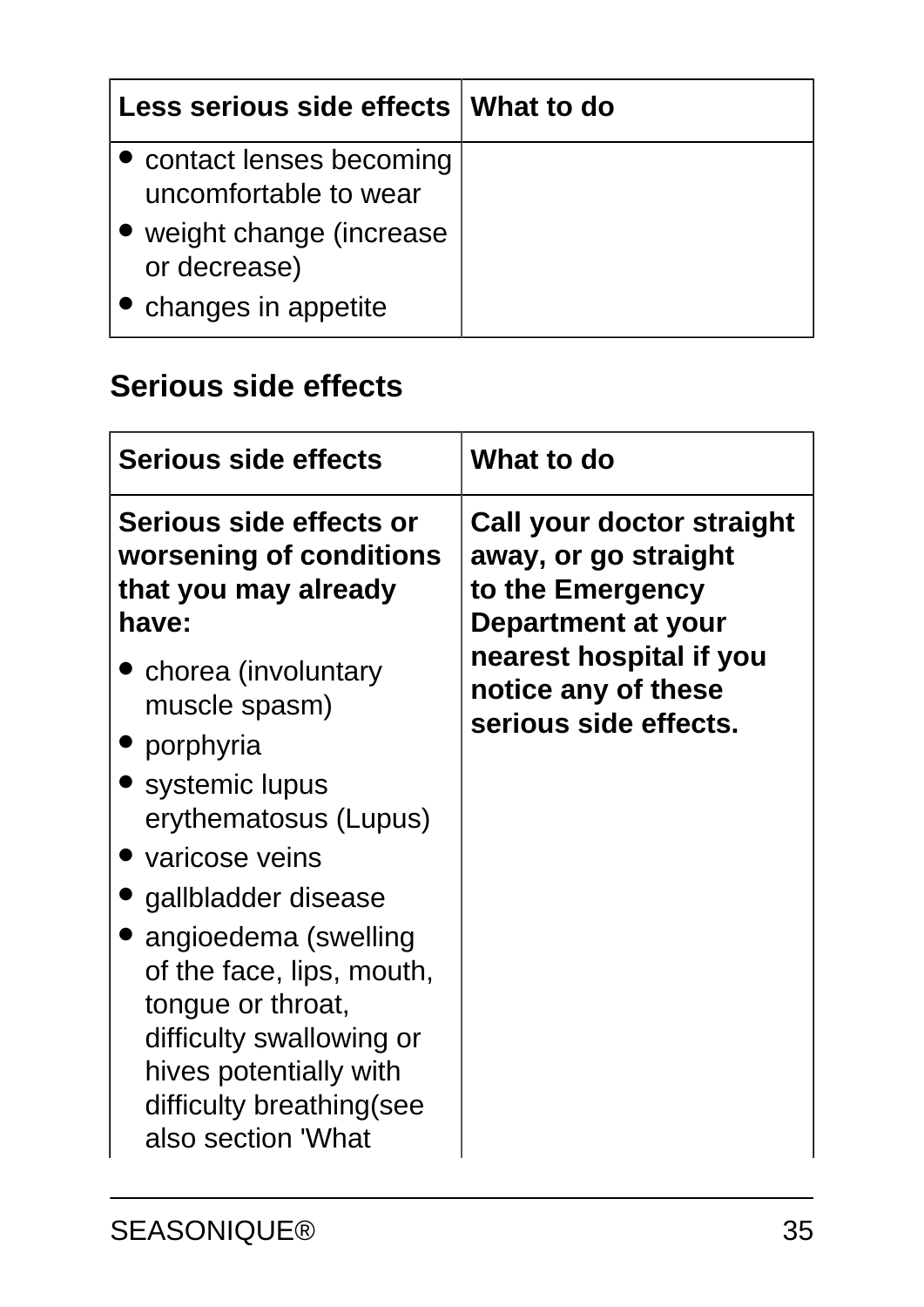| <b>Serious side effects</b>                                                                                                                                                                                                                                        | What to do |
|--------------------------------------------------------------------------------------------------------------------------------------------------------------------------------------------------------------------------------------------------------------------|------------|
| should I know before I<br>use Seasonique').                                                                                                                                                                                                                        |            |
| <b>Chest Pain:</b>                                                                                                                                                                                                                                                 |            |
| sharp chest pain,<br>coughing of blood, or<br>sudden shortness of<br>breath                                                                                                                                                                                        |            |
| crushing chest pain or<br>heaviness in the chest                                                                                                                                                                                                                   |            |
| Leg Pain:                                                                                                                                                                                                                                                          |            |
| pain in the calf muscle<br>area                                                                                                                                                                                                                                    |            |
| severe pain or swelling<br>in one leg                                                                                                                                                                                                                              |            |
| Difficulty thinking or<br>working because of:                                                                                                                                                                                                                      |            |
| sudden severe<br>headache or vomiting,<br>dizziness or fainting,<br>disturbances of vision or<br>speech, weakness, or<br>numbness in an arm or<br>leg<br>sudden changes or loss<br>of vision<br>rise in blood pressure.<br>You may experience<br>headache, blurred |            |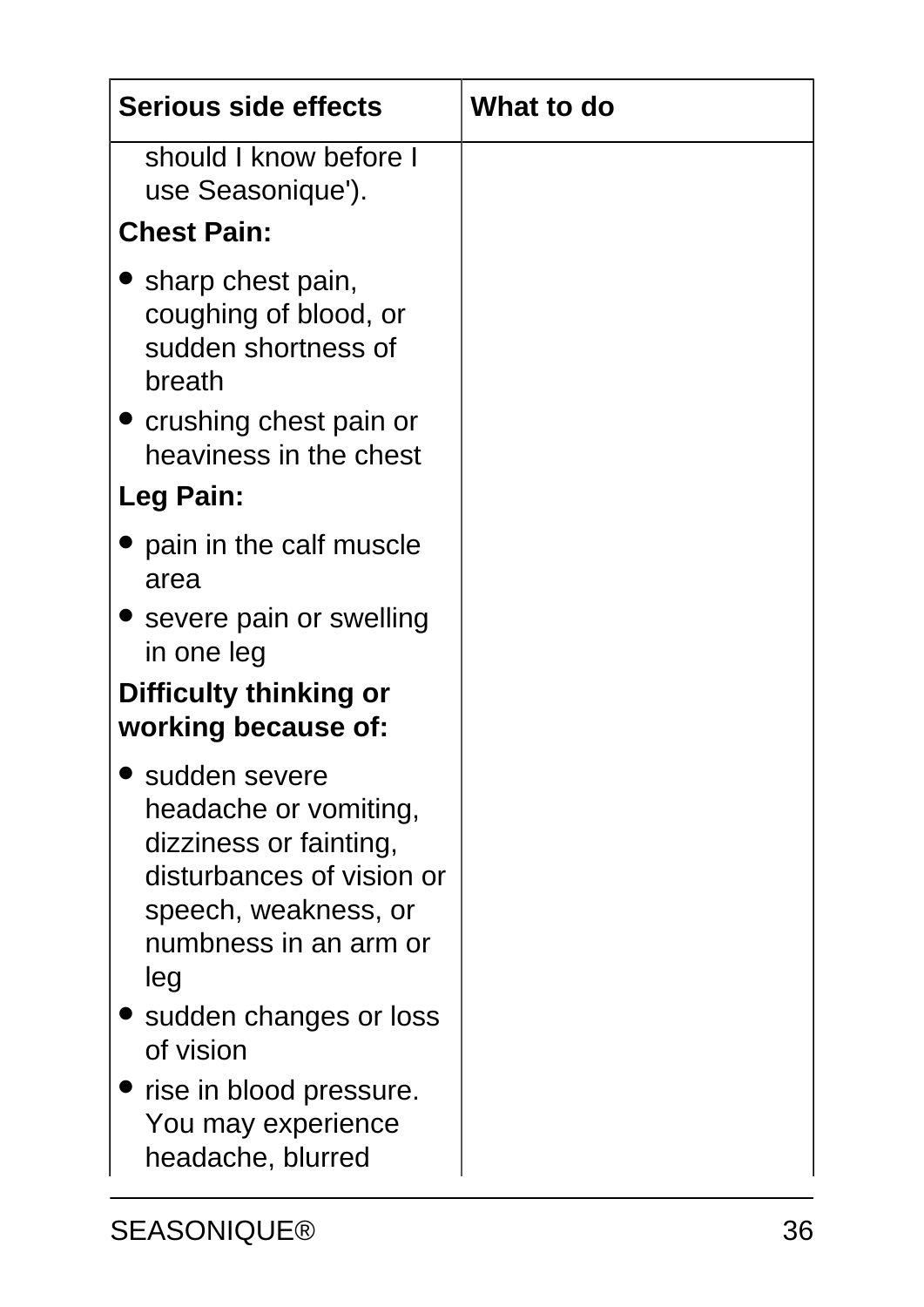| <b>Serious side effects</b>                                                                                                                                                                                                                                                                                                                                                                                         | <b>What to do</b> |
|---------------------------------------------------------------------------------------------------------------------------------------------------------------------------------------------------------------------------------------------------------------------------------------------------------------------------------------------------------------------------------------------------------------------|-------------------|
| vision or palpitations.<br>Sometimes your blood<br>pressure may rise<br>without you experiencing<br>any of these symptoms.<br>It is important to keep<br>your routine doctor's<br>appointments so that<br>your blood pressure can<br>be checked.<br><b>Stomach and liver</b>                                                                                                                                        |                   |
| problems such as:                                                                                                                                                                                                                                                                                                                                                                                                   |                   |
| severe pain or<br>tenderness in the<br>stomach area<br>jaundice or a yellowing<br>of the skin or eyeballs,<br>often with fever, fatigue,<br>loss of appetite, dark<br>coloured urine or<br>light coloured bowel<br>movements. Taking<br>oral contraceptives has<br>been associated with<br>an increased risk of<br>having a benign liver<br>tumour and, in very<br>rare cases, liver cancer.<br>The risk appears to |                   |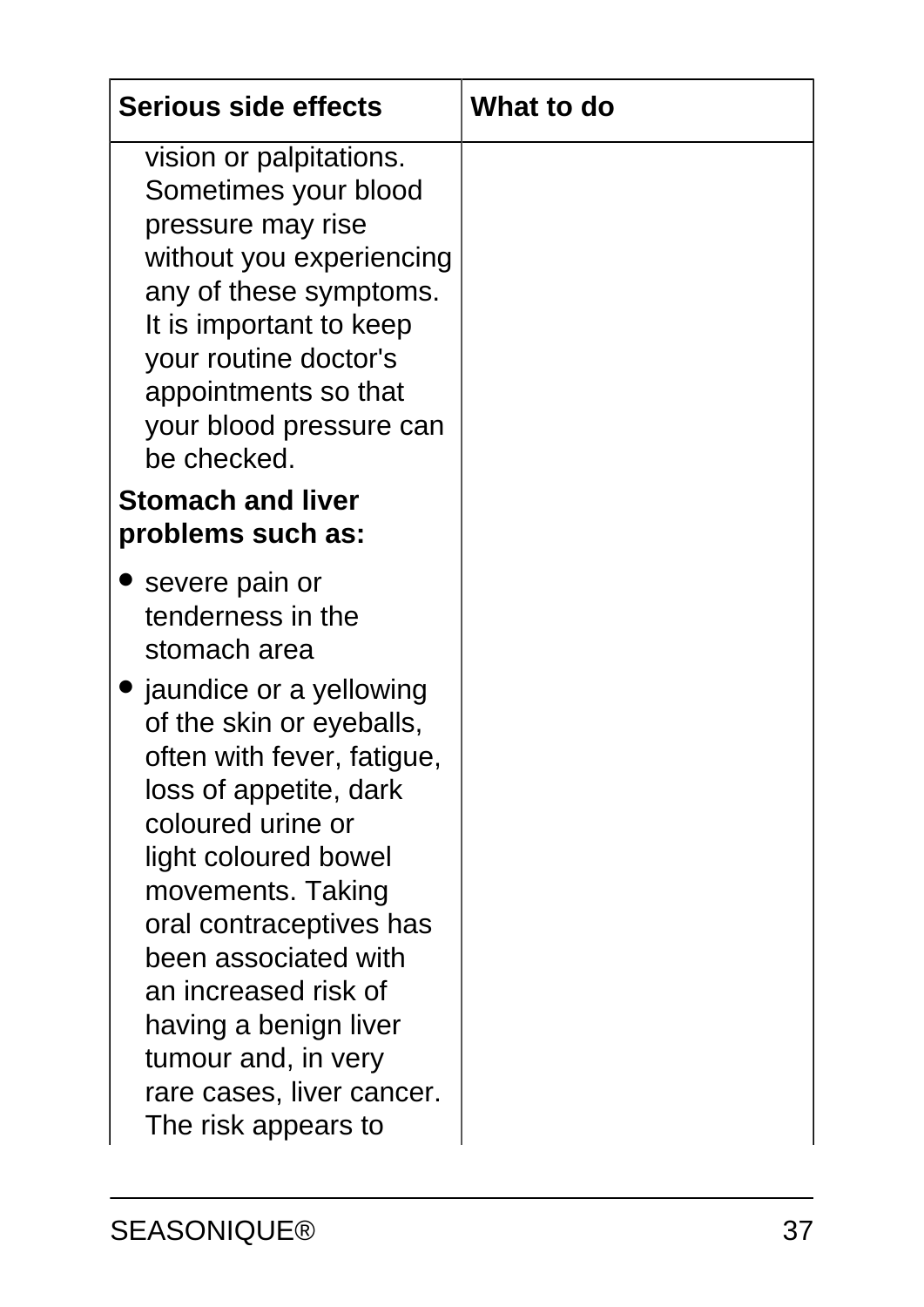| <b>Serious side effects</b>                                                         | What to do |
|-------------------------------------------------------------------------------------|------------|
| increase the longer oral<br>contraceptives are taken                                |            |
| bloody diarrhoea,<br>abdominal pain or<br>tenderness, fever,<br>nausea or vomiting. |            |
| <b>Suffering from</b><br>migraines:                                                 |            |
| migraine headaches for<br>the first time                                            |            |
| more frequent migraines<br>if you already suffer from<br>them                       |            |
| Other side effects such<br>as:                                                      |            |
| itchy rash                                                                          |            |
| you are an epileptic and<br>your fits become more<br>frequent                       |            |
| swelling around the eyes<br>or mouth                                                |            |
| breast lumps                                                                        |            |

#### **Tell your doctor or pharmacist if you notice anything else that may be making you feel unwell.**

Other side effects not listed here may occur in some people.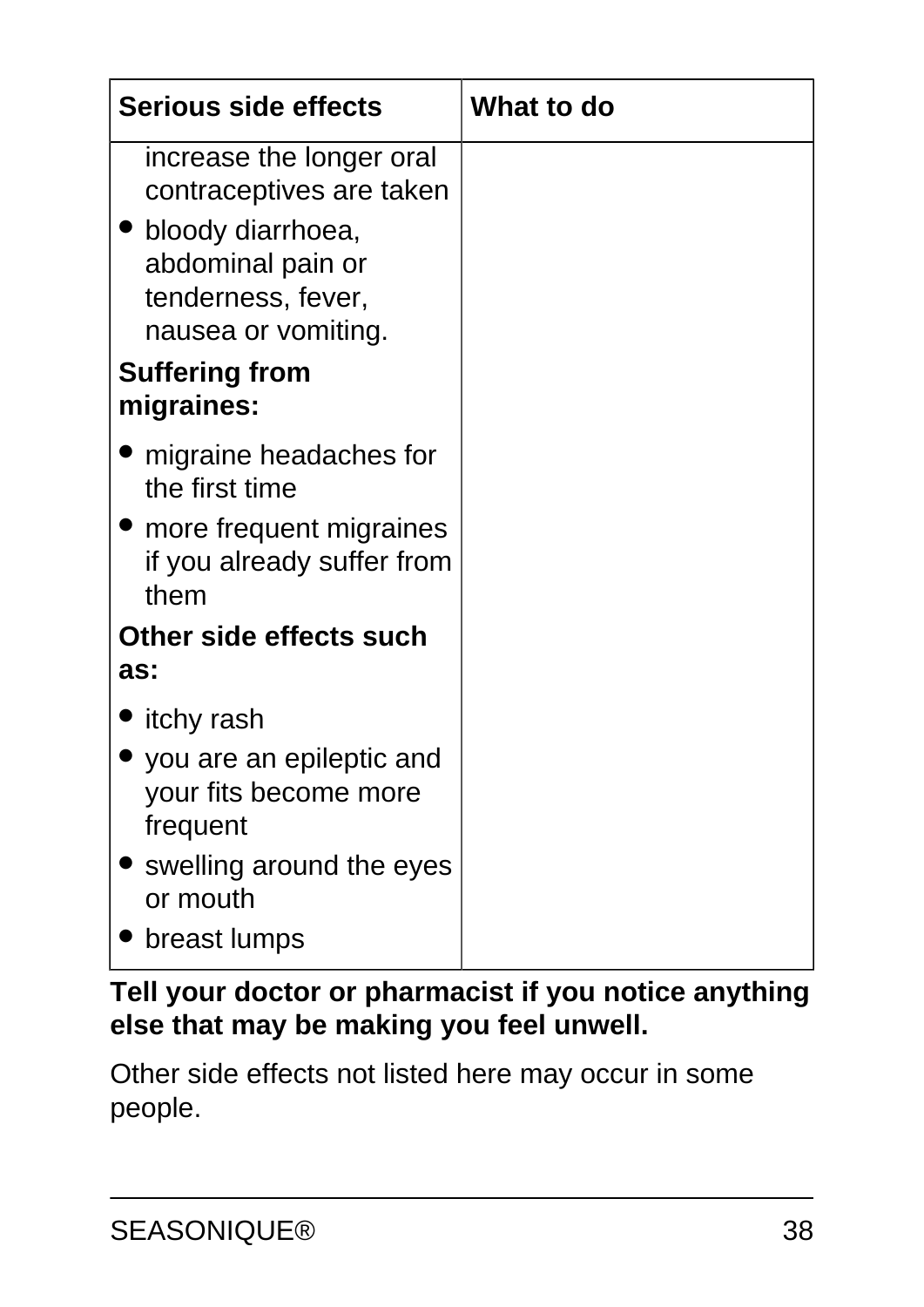### **Reporting side effects**

After you have received medical advice for any side effects you experience, you can report side effects to the Therapeutic Goods Administration online at [www.tga.gov.au/reporting-problems.](http://www.tga.gov.au/reporting-problems) By reporting side effects, you can help provide more information on the safety of this medicine.

**Always make sure you speak to your doctor or pharmacist before you decide to stop taking any of your medicines.**

## <span id="page-38-0"></span>**7. Product details**

This medicine is only available with a doctor's prescription.

### **What Seasonique contains**

#### **Pink film-coated tablets**

| <b>Active ingredient (main</b><br>ingredient)      | Levonorgestrel 150<br>micrograms<br>Ethinylestradiol 30<br>micrograms          |
|----------------------------------------------------|--------------------------------------------------------------------------------|
| <b>Other ingredients</b><br>(inactive ingredients) | lactose<br>hypromellose<br>microcrystalline<br>cellulose<br>magnesium stearate |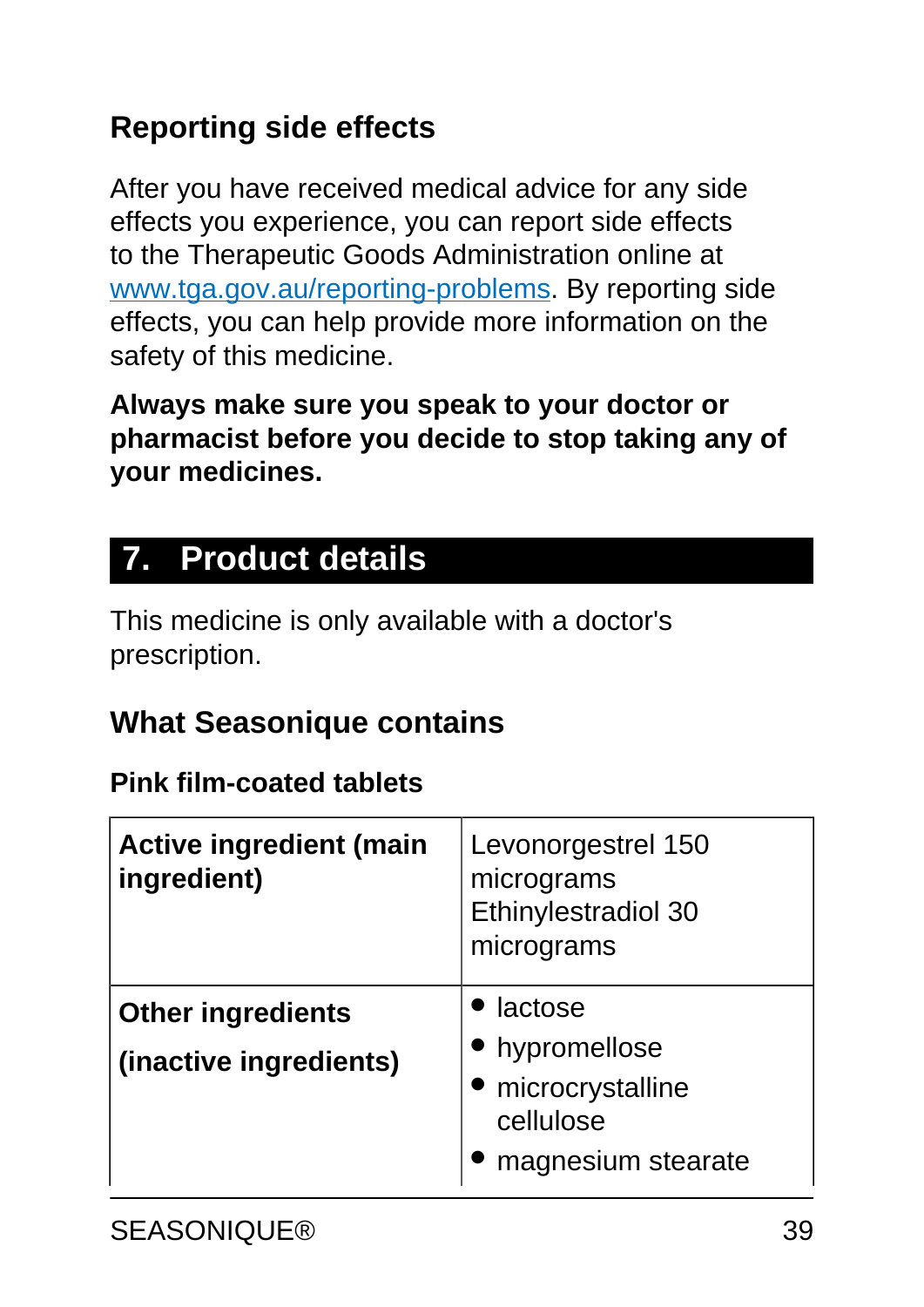|                         | • titanium dioxide<br>• Macrogol 400<br>• Polysorbate 80 |
|-------------------------|----------------------------------------------------------|
| <b>Colouring agents</b> | • Allura Red AC<br>• Brilliant Blue FCF                  |

#### **White film-coated tablets**

| <b>Active ingredient (main</b>                     | Ethinylestradiol 10                                                                                                                                                          |
|----------------------------------------------------|------------------------------------------------------------------------------------------------------------------------------------------------------------------------------|
| ingredient)                                        | micrograms                                                                                                                                                                   |
| <b>Other ingredients</b><br>(inactive ingredients) | lactose<br>• Polacrilin potassium<br>microcrystalline<br>cellulose<br>magnesium stearate<br>titanium dioxide<br>• Polydextrose<br>hypromellose<br>triacetin<br>Macrogol 8000 |

#### **Do not take this medicine if you are allergic to any of these ingredients.**

Seasonique does not contain gluten or tartrazine.